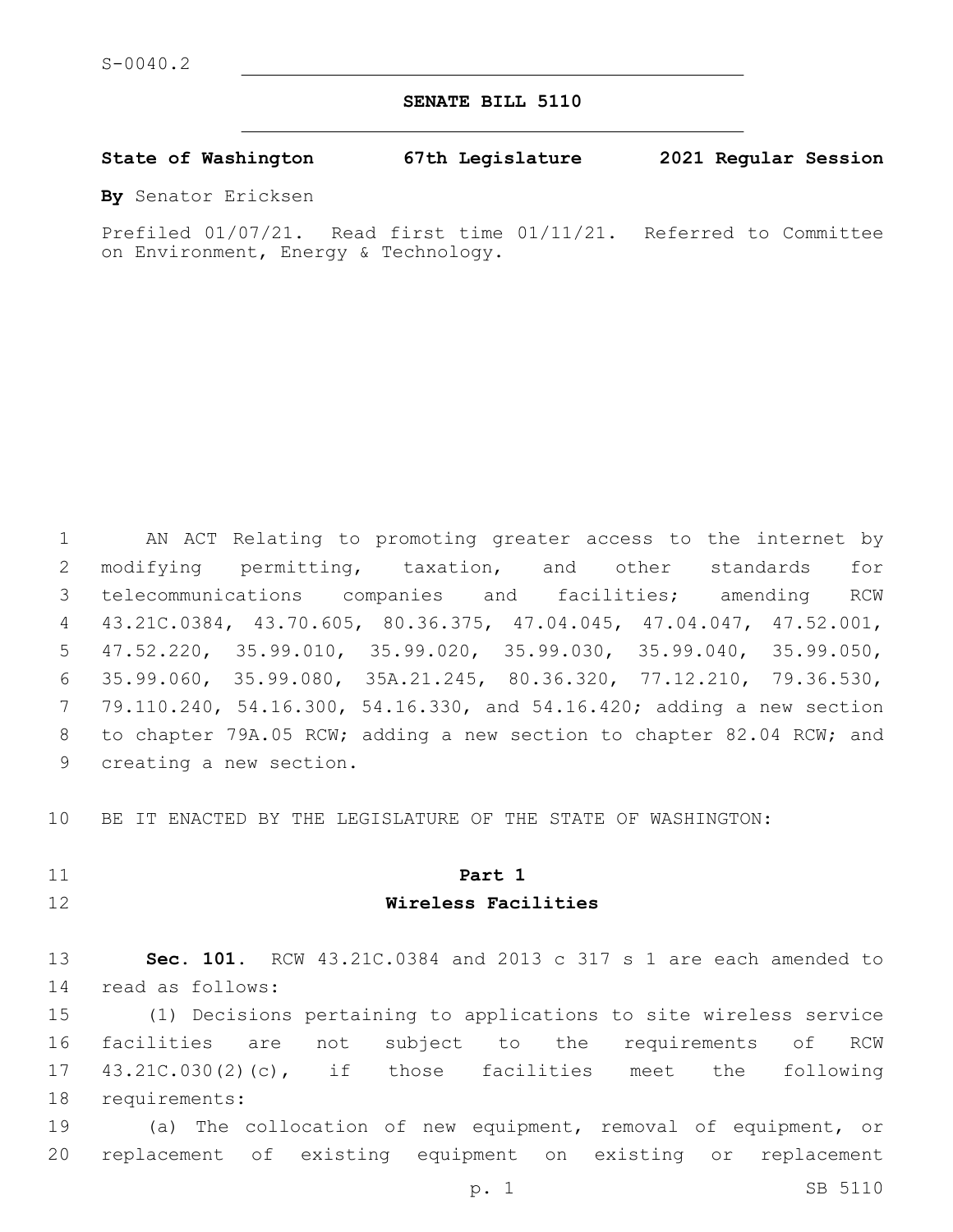structures does not substantially change the physical dimensions of 2 such structures; or

 (b) The siting project involves constructing a wireless service 4 tower ((less than sixty feet in height)) that is located in a commercial, industrial, manufacturing, forest, or agricultural zone. ((This)) The exemption in this subsection (1)(b) does not apply to 7 projects within a designated critical area.

 (2) The exemptions authorized under subsection (1) of this section may only be applied to a project consisting of a series of actions when all actions in the series are categorically exempt and the actions together do not have a probable significant adverse 12 environmental impact.

 (3) The department of ecology shall adopt rules to create a categorical exemption for wireless service facilities that meet the conditions set forth in subsections (1) and (2) of this section.

 (4) ((By January 1, 2020, all wireless service providers granted 17 an exemption to RCW 43.21C.030(2)(c) must provide the legislature with the number of permits issued pertaining to wireless service facilities, the number of exemptions granted under this section, and the total dollar investment in wireless service facilities between 21 July 1, 2013, and June 30, 2019.

22  $(5)$ )) The definitions in this subsection apply throughout this section unless the context clearly requires otherwise.

 (a) "Collocation" means the mounting or installation of equipment 25 on an existing tower, building, or structure for the purpose of either transmitting or receiving, or both, radio frequency signals 27 for communications purposes.

 (b) "Existing structure" means any existing tower, pole, building, or other structure capable of supporting wireless service 30 facilities.

(c) "Substantially change the physical dimensions" means:

 (i) The mounting of equipment on a structure that would increase 33 the height of the structure by more than ten percent, or twenty feet, 34 whichever is greater; or

 (ii) The mounting of equipment that would involve adding an appurtenance to the body of the structure that would protrude from 37 the edge of the structure more than twenty feet, or more than the width of the structure at the level of the appurtenance, whichever is 39 greater.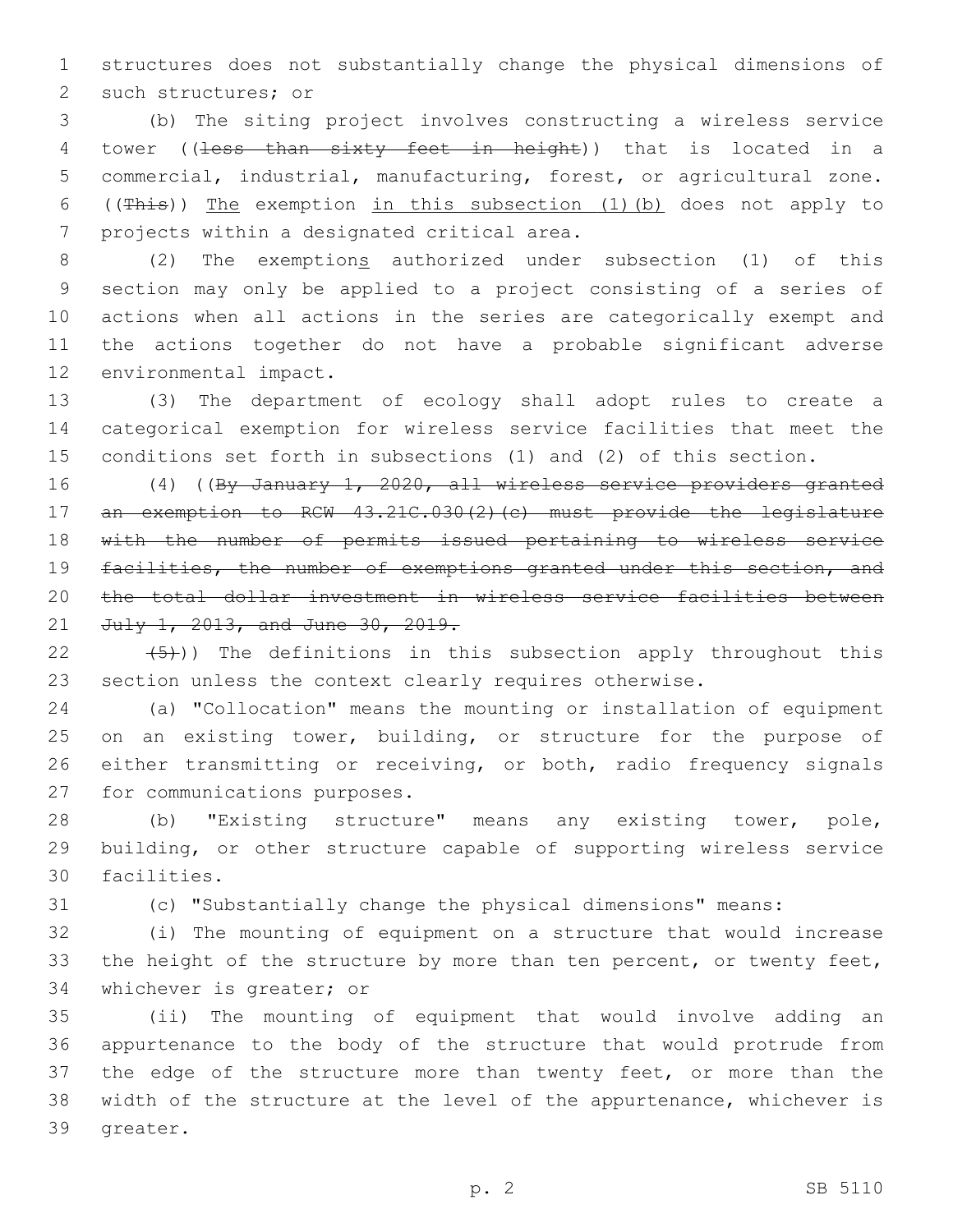(d) "Wireless service facilities" means facilities for the 2 provision of wireless services.

 (e) "Wireless services" means wireless data and telecommunications services, including commercial mobile services, commercial mobile data services, unlicensed wireless services, and common carrier wireless exchange access services, as defined by 7 federal laws and regulations.

 **Sec. 102.** RCW 43.70.605 and 1996 c 323 s 7 are each amended to 9 read as follows:

 Unless this section is preempted by applicable federal ((statutes)) law, the department may require that in residential 12 zones or areas, all providers of personal wireless services, as the 13 term "wireless services" is defined in ((section 1 of this act)) RCW 14 43.21C.0384, provide random test results on power density analysis for the provider's licensed frequencies showing radio frequency levels before and after development of the personal wireless service antenna facilities, following national standards or protocols of the federal communications commission or other federal agencies. This section shall not apply to microcells as defined in RCW 80.36.375. The department may adopt rules to implement this section.

 **Sec. 103.** RCW 80.36.375 and 2014 c 118 s 1 are each amended to 22 read as follows:

 (1) If a personal wireless service provider applies to site several microcells, minor facilities, or a small cell network in a 25 single geographical area:

 (a) If one or more of the microcells and/or minor facilities are not exempt from the requirements of RCW 43.21C.030(2)(c), local 28 governmental entities are ((encouraged)) required: (i) To allow the applicant, at the applicant's discretion, to file a single set of documents required by chapter 43.21C RCW that will apply to all the microcells and/or minor facilities to be sited; and (ii) to render decisions under chapter 43.21C RCW regarding all the microcells and/or minor facilities in a single administrative proceeding;

34 (b) Local governmental entities are ((encouraged)) required: (i) To allow the applicant, at the applicant's discretion, to file a single set of documents for land use permits that will apply to all the microcells and/or minor facilities to be sited; and (ii) to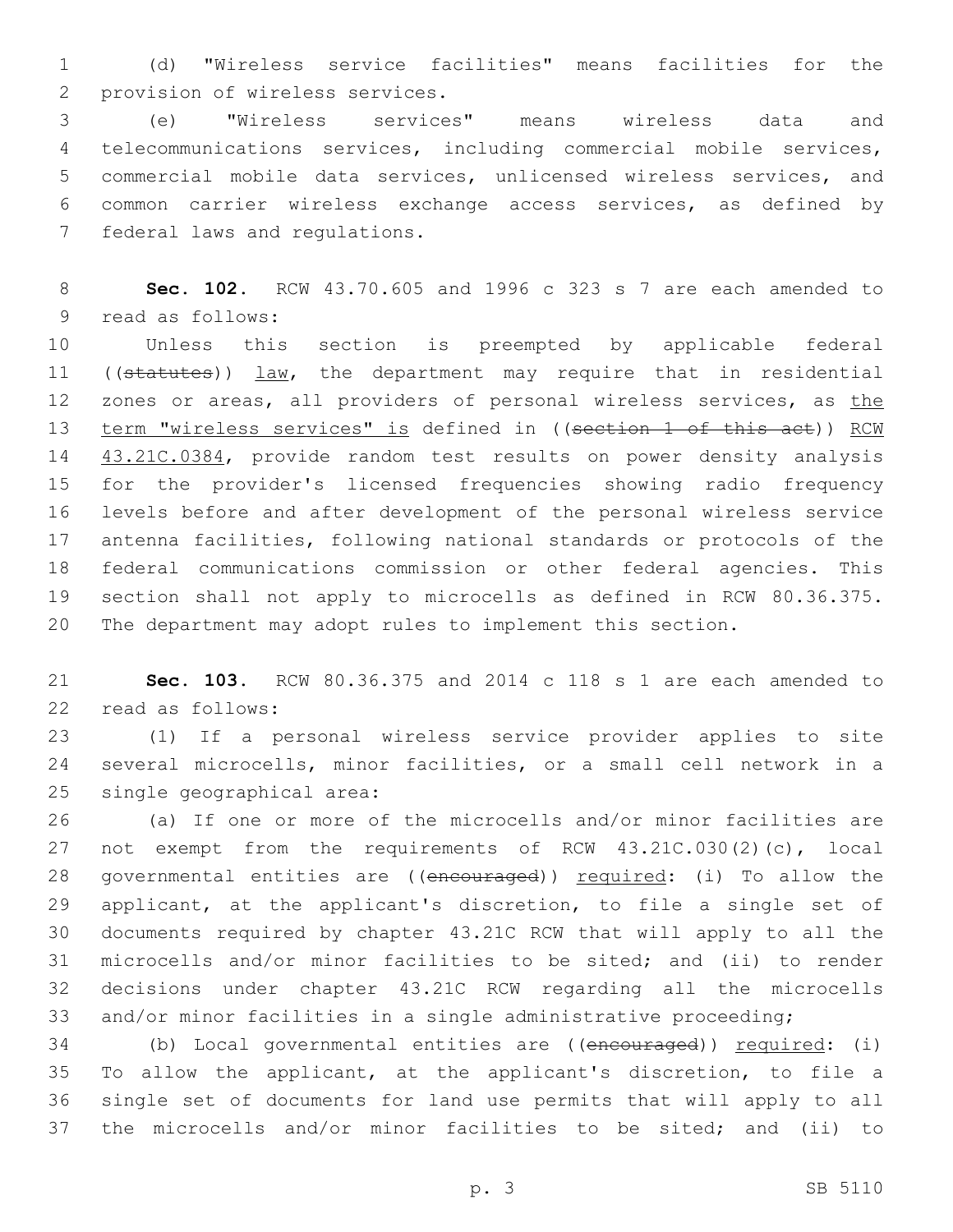render decisions regarding land use permits for all the microcells and/or minor facilities in a single administrative proceeding; and

 (c) For small cell networks involving multiple individual small 4 cell facilities, local governmental entities ((may)) shall allow the applicant, if the applicant so chooses, to file a consolidated application and receive a single permit for the small cell network in a single jurisdiction instead of filing separate applications for 8 each individual small cell facility.

(2) For the purposes of this section:9

 (a) "Personal wireless services" means commercial mobile services, commercial mobile data services, unlicensed wireless services, and common carrier wireless exchange access services, as 13 defined by federal laws and regulations.

 (b) "Microcell" means a wireless communication facility consisting of an antenna that is either: (i) Four feet in height and 16 with an area of not more than five hundred eighty square inches; or (ii) if a tubular antenna, no more than four inches in diameter and 18 no more than six feet in length.

 (c) "Minor facility" means a wireless communication facility consisting of up to three antennas, each of which is either: (i) Four feet in height and with an area of not more than five hundred eighty square inches; or (ii) if a tubular antenna, no more than four inches in diameter and no more than six feet in length; and the associated equipment cabinet that is six feet or less in height and no more than 25 forty-eight square feet in floor area.

 (d) "Small cell facility" means a personal wireless services facility that meets both of the following qualifications:

 (i) Each antenna is located inside an antenna enclosure of no more than three cubic feet in volume or, in the case of an antenna that has exposed elements, the antenna and all of its exposed elements could fit within an imaginary enclosure of no more than 32 three cubic feet; and

 (ii) Primary equipment enclosures are no larger than seventeen cubic feet in volume. The following associated equipment may be located outside the primary equipment enclosure and if so located, are not included in the calculation of equipment volume: Electric meter, concealment, telecomm demarcation box, ground-based enclosures, battery back-up power systems, grounding equipment, power 39 transfer switch, and cut-off switch.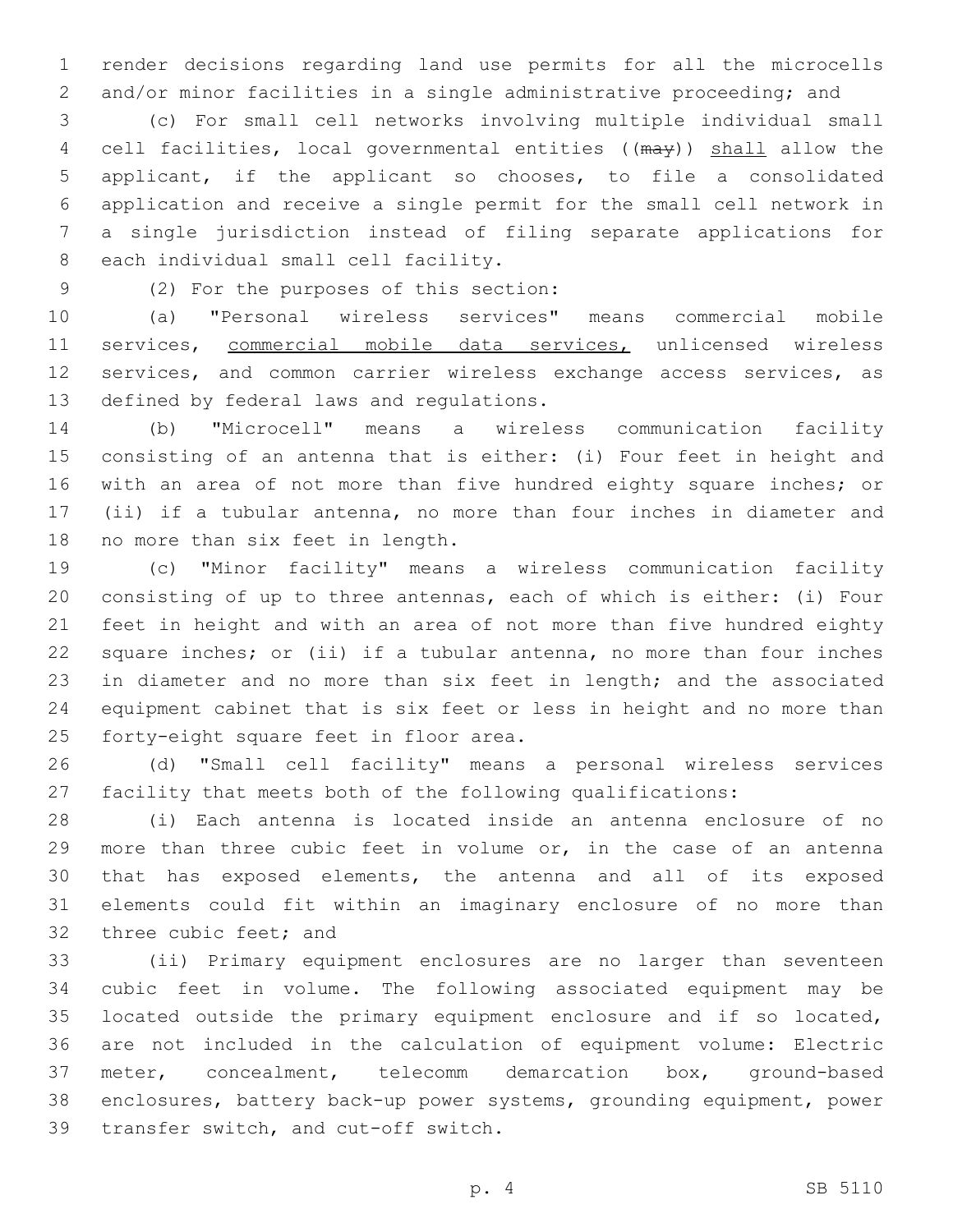(e) "Small cell network" means a collection of interrelated small cell facilities designed to deliver personal wireless services.

- 
- 

# **Part 2**

# **Department of Transportation Permit Process**

 **Sec. 201.** RCW 47.04.045 and 2003 c 244 s 5 are each amended to read as follows:6

7 (1) ((For the purposes of this section:)) The definitions in this 8 subsection apply throughout this section unless the context clearly requires otherwise.

 (a) "Right-of-way" means all state-owned land within a state 11 highway corridor.

 (b) "Service provider" means every corporation, company, 13 association, joint stock association, firm, partnership, or person that owns, operates, or manages any personal wireless service facility. "Service provider" includes a service provider's contractors, subcontractors, and legal successors.

 (2) The department shall establish a process for issuing a lease for the use of the right-of-way by a service provider and shall require that telecommunications equipment be colocated on the same structure whenever practicable. Consistent with federal highway administration approval, the lease must include the right of direct ingress and egress from the highway for construction and maintenance of the personal wireless service facility during nonpeak hours if public safety is not adversely affected. Direct ingress and egress may be allowed at any time for the construction of the facility if public safety is not adversely affected and if construction will not substantially interfere with traffic flow during peak traffic periods. The lease may specify an indirect ingress and egress to the facility if it is reasonable and available for the particular 30 location.

 (3)(a) The cost of the lease must be limited to the fair market value of the portion of the right-of-way being used by the service provider and the direct administrative expenses incurred by the 34 department in processing the lease application.

 (b) If the department and the service provider are unable to agree on the cost of the lease, the service provider may submit the cost of the lease to binding arbitration by serving written notice on 38 the department. Within thirty days of receiving the notice, each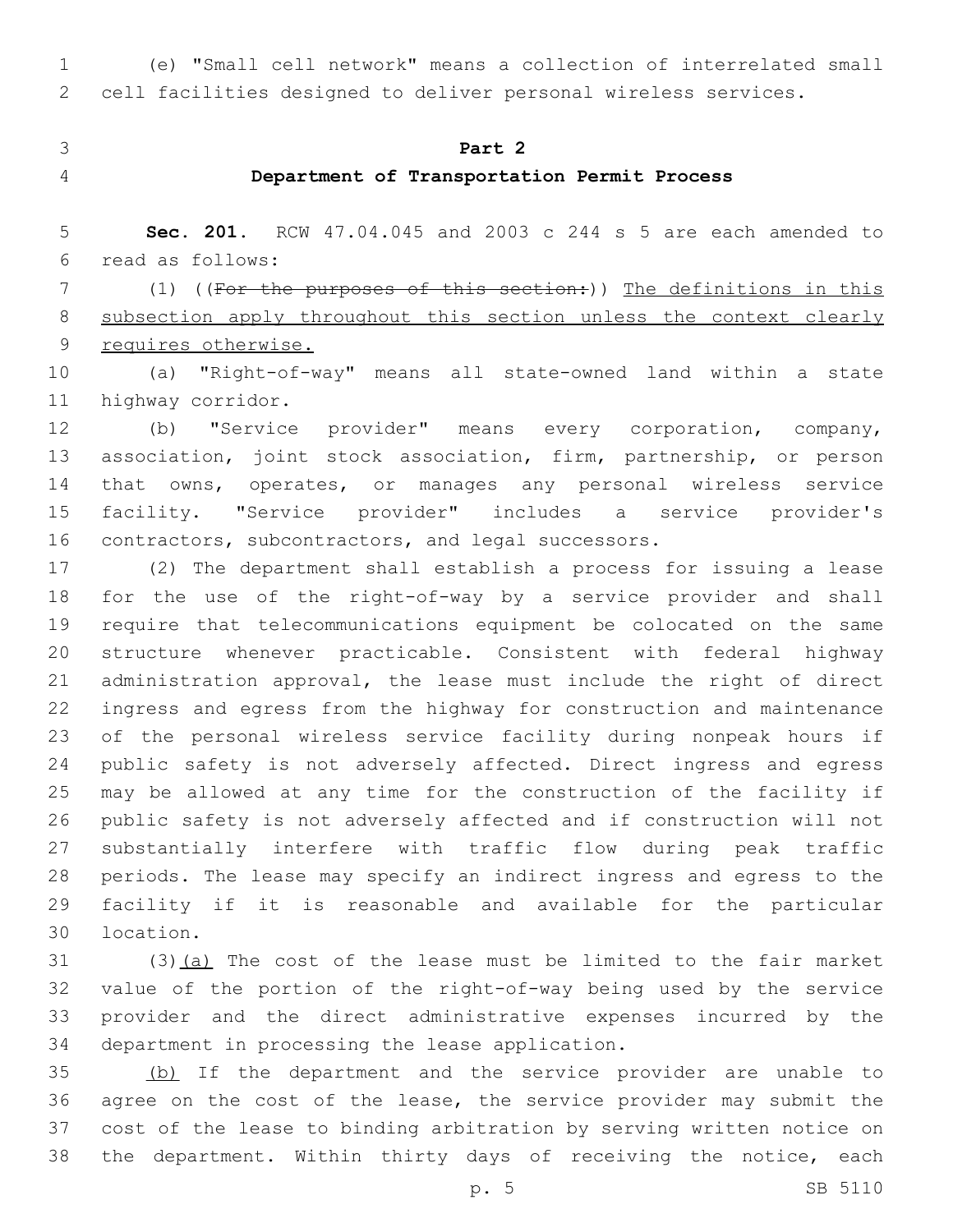party shall furnish a list of acceptable arbitrators. The parties shall select an arbitrator; failing to agree on an arbitrator, each party shall select one arbitrator and the two arbitrators shall select a third arbitrator for an arbitration panel. The arbitrator or panel shall determine the cost of the lease based on comparable siting agreements. Costs of the arbitration, including compensation for the arbitrator's services, must be borne equally by the parties participating in the arbitration and each party shall bear its own costs and expenses, including legal fees and witness expenses, in 10 connection with the arbitration proceeding.

 (4) The department shall act on an application for a lease within 12 ((sixty)) thirty days of receiving a completed application, unless a service provider consents to a different time period.

 (5) The reasons for a denial of a lease application must be supported by substantial evidence contained in a written record.

(6) The department may adopt rules to implement this section.

 (7) All lease money paid to the department under this section shall be deposited in the motor vehicle fund created in RCW 19 46.68.070.

 **Sec. 202.** RCW 47.04.047 and 2004 c 131 s 2 are each amended to 21 read as follows:

 Personal wireless service is a critical part of the state's infrastructure. The rapid deployment of personal wireless service facilities is critical to ensure public safety, network access, 25 quality of service, ((and)) rural economic development, and access to 26 educational opportunities.

 It is the declared policy of this state to assure that the use of rights-of-way of state highways accommodate the deployment of personal wireless service facilities consistent with highway safety and the preservation of the public investment in state highway 31 facilities.

 **Sec. 203.** RCW 47.52.001 and 2004 c 131 s 1 are each amended to 33 read as follows:

 (1) Unrestricted access to and from public highways has resulted in congestion and peril for the traveler. It has caused undue slowing of all traffic in many areas. The investment of the public in highway facilities has been impaired and highway facilities costing vast sums of money will have to be relocated and reconstructed.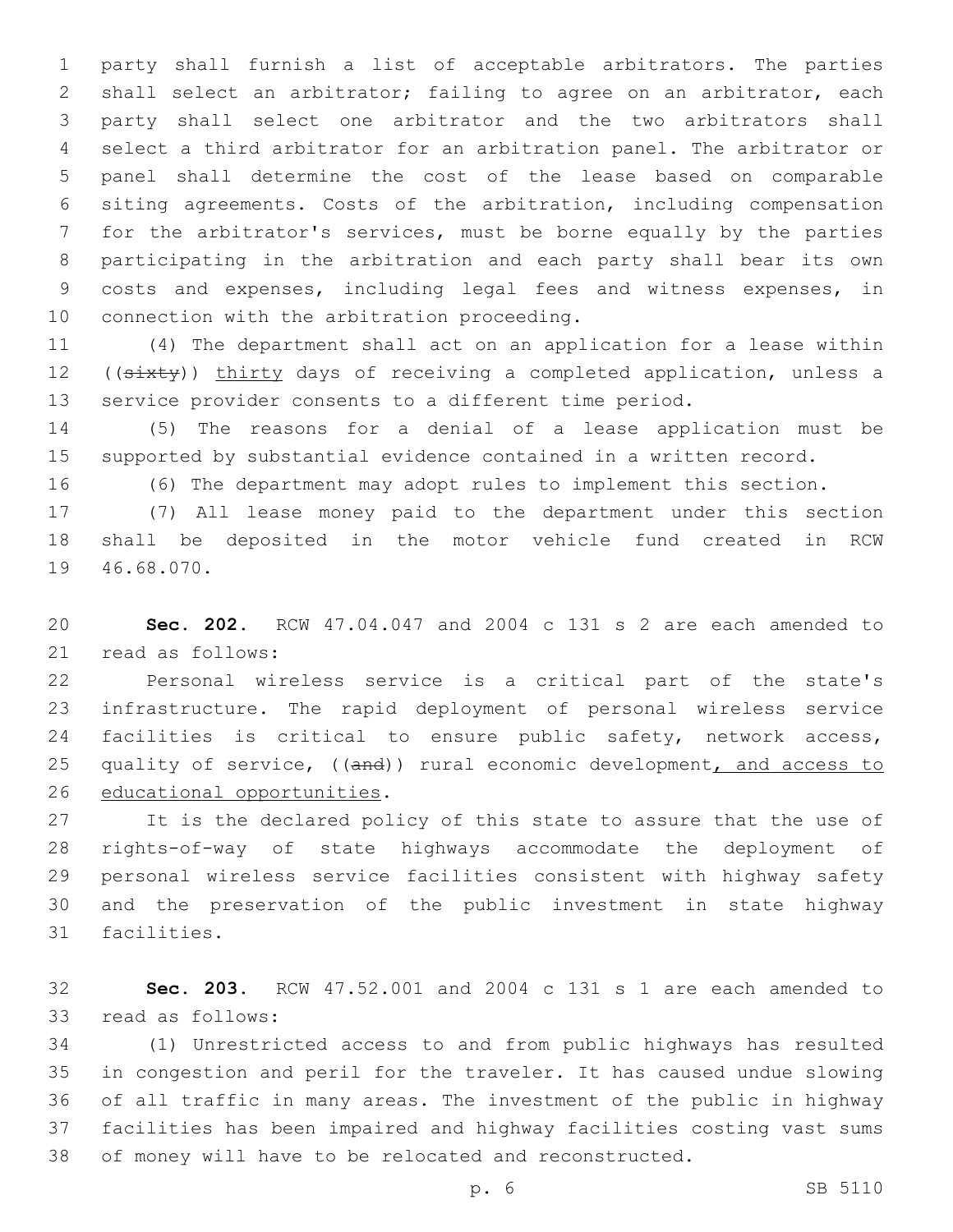(2) Personal wireless service is a critical part of the state's infrastructure. The rapid deployment of personal wireless service facilities is critical to ensure public safety, network access, quality of service, ((and)) rural economic development, and access to 5 educational opportunities.

 (3) It is, therefore, the declared policy of this state to limit access to the highway facilities of this state in the interest of highway safety and for the preservation of the investment of the public in such facilities, and to assure that the use of rights-of- way of limited access facilities accommodate the deployment of personal wireless service facilities consistent with these interests.

 **Sec. 204.** RCW 47.52.220 and 2003 c 188 s 2 are each amended to 13 read as follows:

 (1) The department shall authorize an off and on approach to partially controlled limited access highways for the placement and service of facilities providing personal wireless services.

 (a) The approach shall be in a legal manner not to exceed thirty 18 feet in width.

 (b) The approach may be specified at a point satisfactory to the department at or between designated highway stations.

 (c) The permit holder may use the approach for ingress and egress from the highway for construction or maintenance of the personal wireless service facility during nonpeak traffic hours so long as 24 public safety is not adversely affected. The permit holder may use the approach for ingress and egress at any time for the construction of the facility if public safety is not adversely affected and if construction will not substantially interfere with traffic flow 28 during peak traffic periods.

 (2) The department shall authorize the approach by an annual permit, which may only be canceled upon one hundred eighty days' 31 written notice to the permit holder.

(a) The department shall set the yearly cost of a permit in rule.

 (b) The permit shall be assignable to the contractors and subcontractors of the permit holder. The permit shall also be transferable to a new owner following the sale or merger of the 36 permit holder.

37 (3) For the purposes of this section:

 (a) "Personal wireless services" means any federally licensed 39 personal wireless service.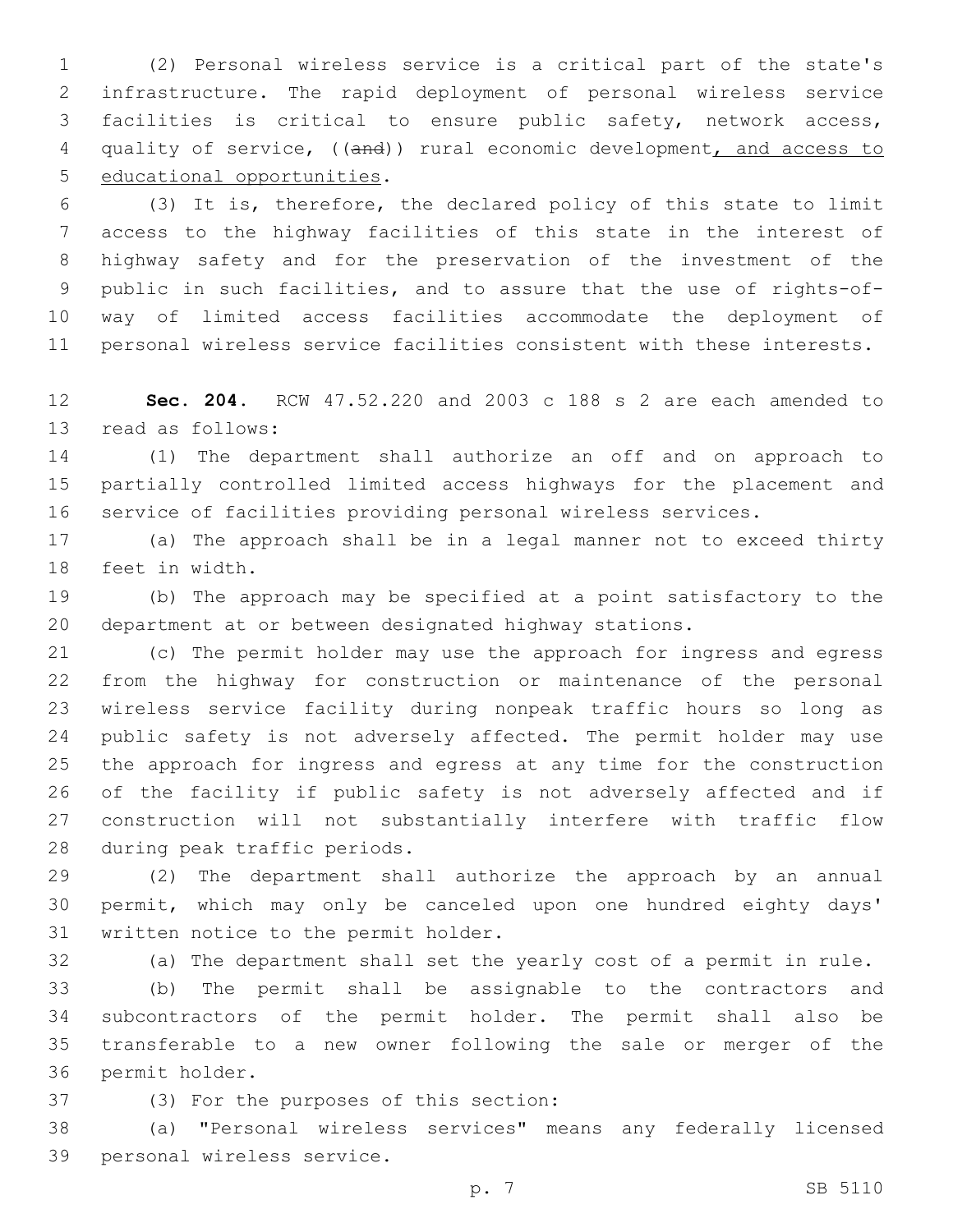(b) "Facilities" means unstaffed facilities that are used for the transmission or reception, or both, of wireless communication services including, but not necessarily limited to, antenna arrays, transmission cables, equipment shelters, and support structures.

5 (4) The department shall present a report ((to the house of representatives technology, telecommunications, and energy committee and the senate technology and communications committee)) on the 8 implementation of the permit process and the cost of permits ( $(b\bar{y})$ 9 January 15, 2004, and)) to the appropriate standing committees of the 10 house of representatives and senate by the first day of the next legislative session following adoption of any rule increasing the 12 cost of permits.

### **Part 3**

# **City and Town Permit Process**

 **Sec. 301.** RCW 35.99.010 and 2000 c 83 s 1 are each amended to 16 read as follows:

 The definitions in this section apply throughout this chapter 18 unless the context clearly requires otherwise.

 (1) "Cable television service" means the one-way transmission to subscribers of video programming and other programming service and subscriber interaction, if any, that is required for the selection or use of the video programming or other programming service.

 (2) "Facilities" means all of the plant, equipment, fixtures, appurtenances, antennas, and other facilities necessary to furnish and deliver telecommunications services and cable television services, including but not limited to poles with crossarms, poles without crossarms, wires, lines, conduits, cables, communication and 28 signal lines and equipment, braces, guys, anchors, vaults, and all attachments, appurtenances, and appliances necessary or incidental to the distribution and use of telecommunications services and cable 31 television services.

 (3) "Master permit" means the agreement in whatever form whereby a city or town may grant general permission to a service provider to enter, use, and occupy the right-of-way for the purpose of locating facilities. This definition is not intended to limit, alter, or change the extent of the existing authority of a city or town to require a franchise nor does it change the status of a service provider asserting an existing statewide grant based on a predecessor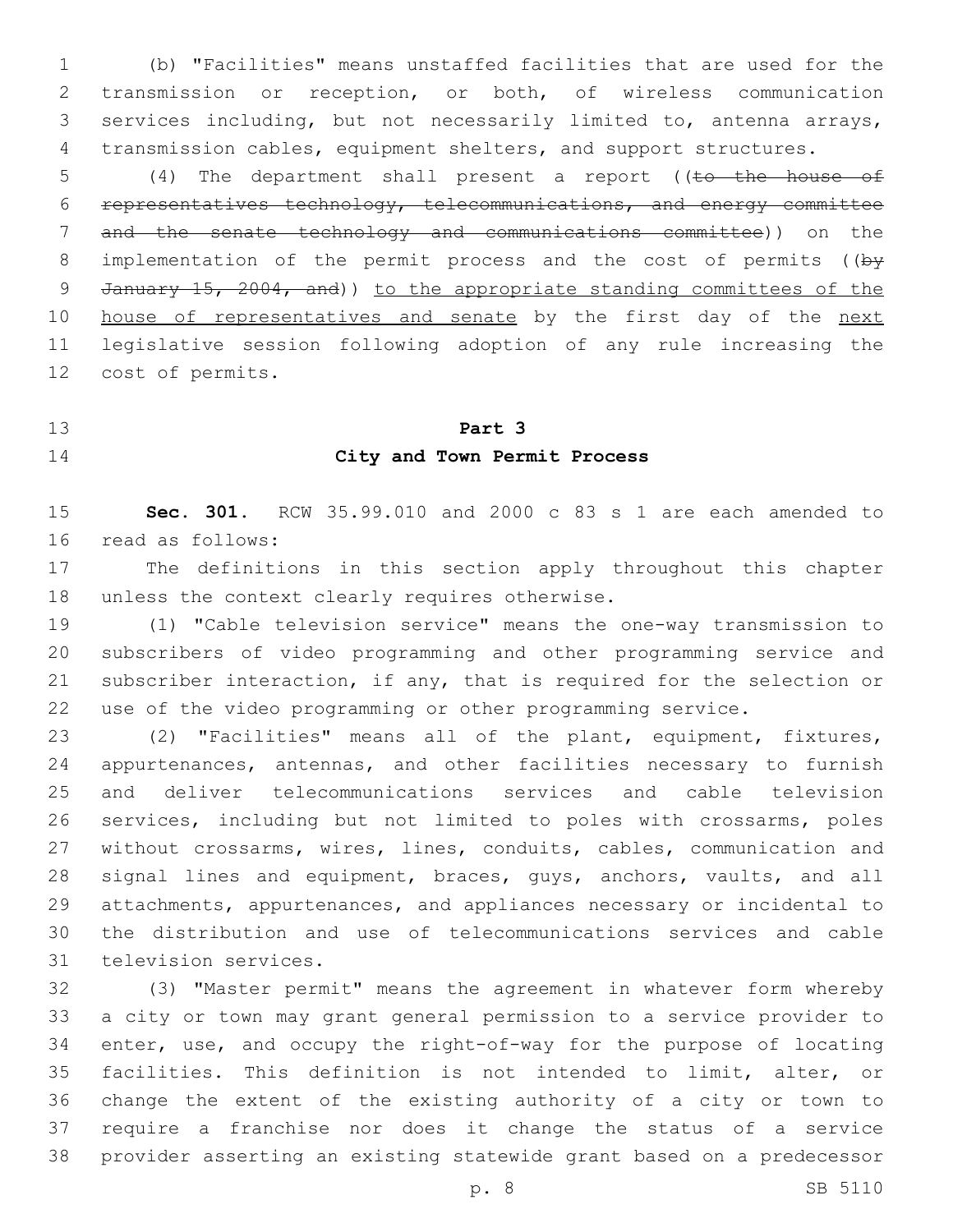telephone or telegraph company's existence at the time of the adoption of the Washington state Constitution to occupy the right-of-way. For the purposes of this subsection, a franchise, except for a cable television franchise, is a master permit. A master permit does not include cable television franchises.

 (4) "Personal wireless services" means commercial mobile services, commercial mobile data services, unlicensed wireless services, and common carrier wireless exchange access services, as 9 defined by federal laws and regulations.

 (5) "Right-of-way" means land acquired or dedicated for public 11 roads and streets, but does not include:

12 (a) State highways;

 (b) Land dedicated for roads, streets, and highways not opened 14 and not improved for motor vehicle use by the public;

 (c) Structures, including poles and conduits, located within the 16 right-of-way;

(d) Federally granted trust lands or forest board trust lands;

 (e) Lands owned or managed by the state parks and recreation 19 commission; or

 (f) Federally granted railroad rights-of-way acquired under 43 U.S.C. Sec. 912 and related provisions of federal law that are not 22 open for motor vehicle use.

 (6) "Service provider" means every corporation, company, association, joint stock association, firm, partnership, person, city, or town owning, operating, or managing any facilities used to provide and providing telecommunications or cable television service for hire, sale, or resale to the general public. Service provider includes the legal successor to any such corporation, company, association, joint stock association, firm, partnership, person, 30 city, or town.

 (7) "Telecommunications service" means the transmission of information by wire, radio, optical cable, electromagnetic, or other similar means for hire, sale, or resale to the general public. For the purpose of this subsection, "information" means knowledge or intelligence represented by any form of writing, signs, signals, pictures, sounds, or any other symbols. For the purpose of this chapter, telecommunications service excludes the over-the-air transmission of broadcast television or broadcast radio signals.

 (8) "Use permit" means the authorization in whatever form whereby a city or town may grant permission to a service provider to enter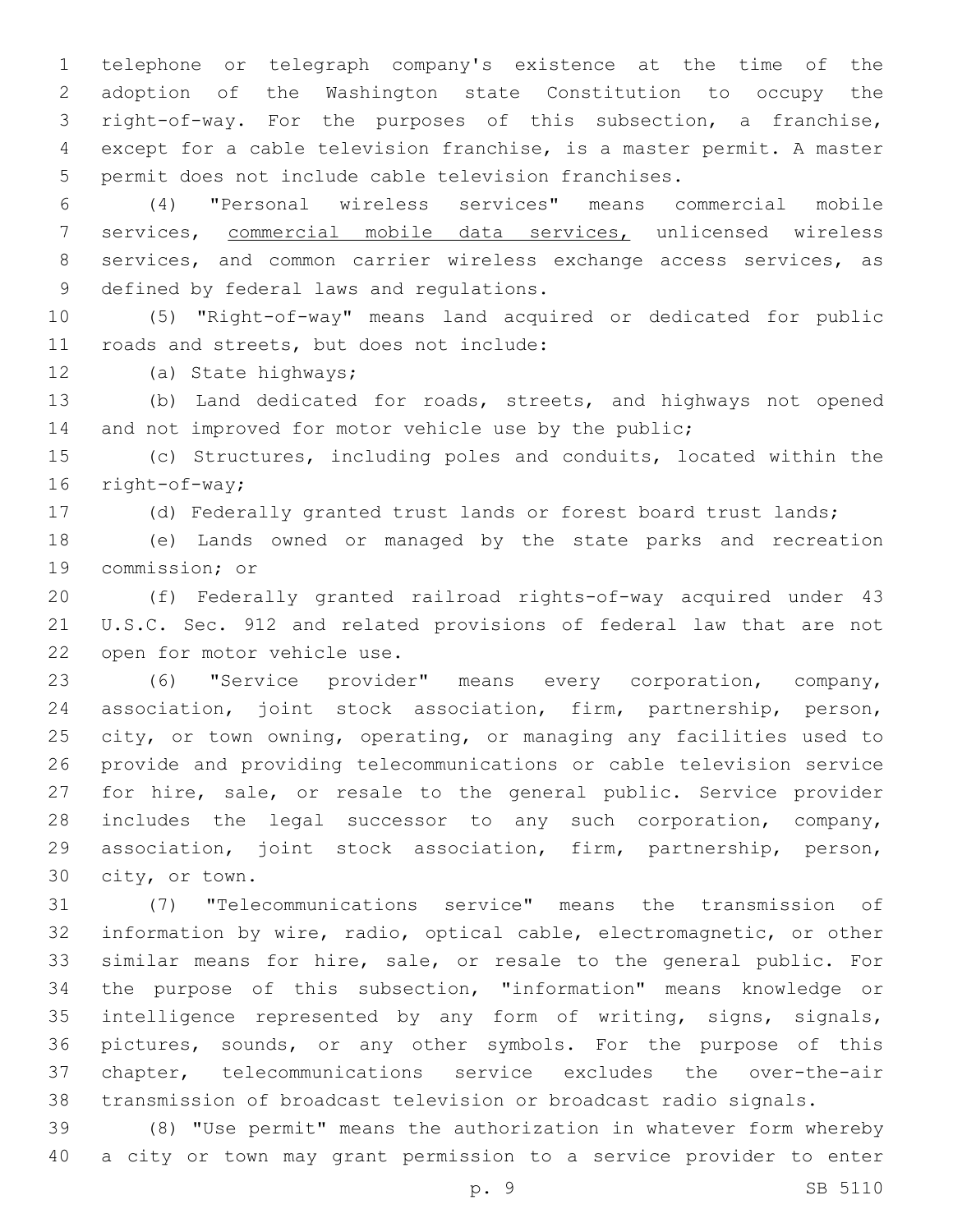and use the specified right-of-way for the purpose of installing, maintaining, repairing, or removing identified facilities.

 **Sec. 302.** RCW 35.99.020 and 2000 c 83 s 2 are each amended to 4 read as follows:

 A city or town may grant, issue, or deny permits for the use of the right-of-way by a service provider for installing, maintaining, repairing, or removing facilities for telecommunications services or cable television services pursuant to ordinances, consistent with 9 this chapter ((83, Laws of 2000)) and RCW 35.21.860 and 35A.21.245.

 **Sec. 303.** RCW 35.99.030 and 2000 c 83 s 3 are each amended to read as follows:11

 (1) Cities and towns may require a service provider to obtain a 13 master permit. A city or town may request, but not require, that a service provider with an existing statewide grant to occupy the right-of-way obtain a master permit for wireline facilities.

 (a) The procedures for the approval of a master permit and the requirements for a complete application for a master permit shall be 18 available in written form.

 (b) Where a city or town requires a master permit, the city or 20 town shall act upon a complete application within ((one hundred 21 twenty)) sixty days from the date a service provider files the complete application for the master permit to use the right-of-way, 23 except:

24 (i) With the agreement of the applicant; or

 (ii) Where the master permit requires action of the legislative body of the city or town and such action cannot reasonably be 27 obtained within the ((one hundred twenty)) sixty day period.

 (2) A city or town may require that a service provider obtain a use permit. A city or town must act on a request for a use permit by a service provider within thirty days of receipt of a completed application, unless a service provider consents to a different time period or the service provider has not obtained a master permit 33 requested by the city or town.

34 (a) For the purpose of this section, "act" means that the city or 35 town makes the decision to grant, condition, or deny the use permit, which may be subject to administrative appeal, or notifies the applicant in writing of the amount of time that will be required to make the decision and the reasons for this time period.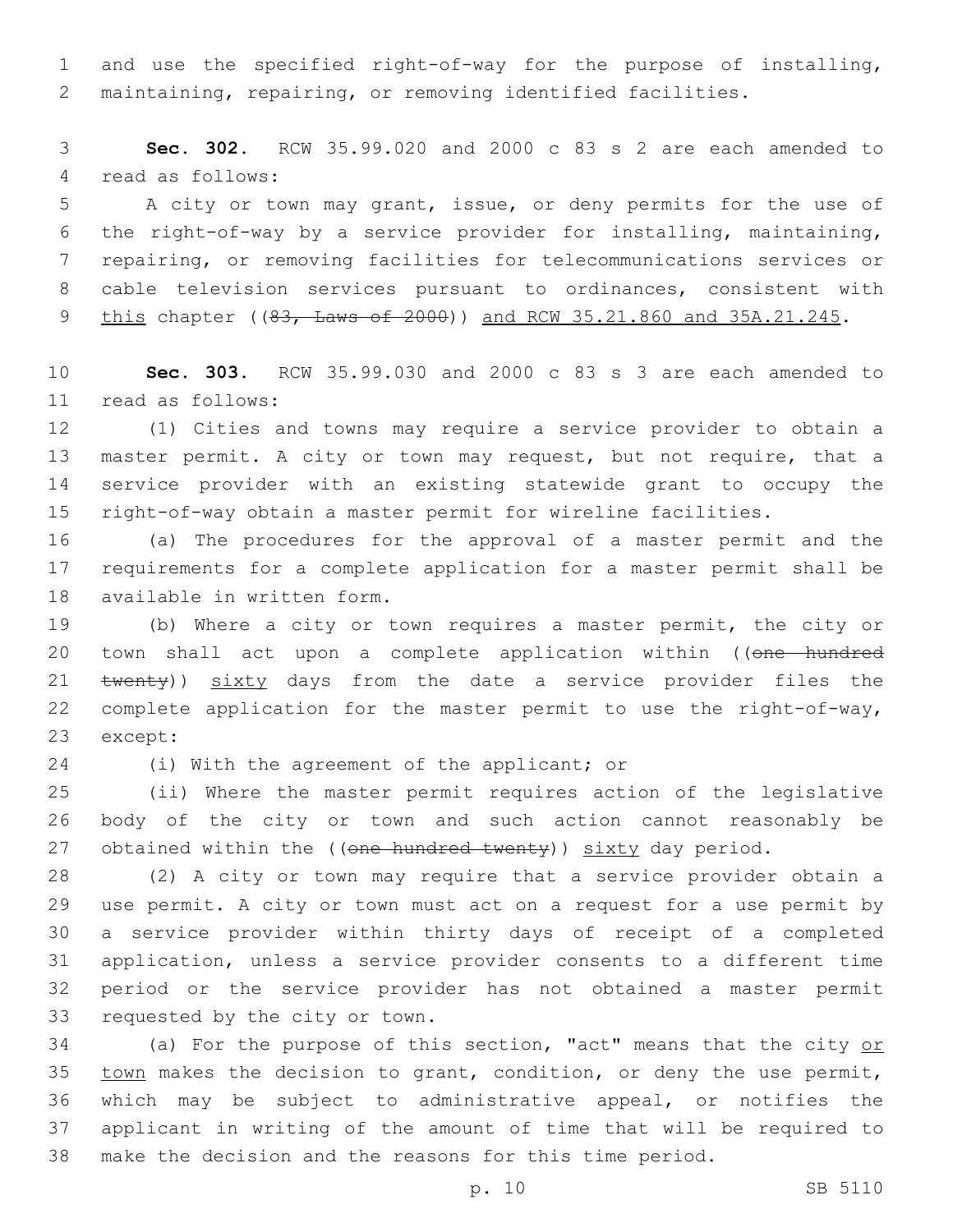(b) Requirements otherwise applicable to holders of master permits shall be deemed satisfied by a holder of a cable franchise in 3 good standing.

 (c) Where the master permit does not contain procedures to expedite approvals and the service provider requires action in less than thirty days, the service provider shall advise the city or town in writing of the reasons why a shortened time period is necessary and the time period within which action by the city or town is requested. The city or town shall reasonably cooperate to meet the 10 request where practicable.

 (d) A city or town may not deny a use permit to a service provider with an existing statewide grant to occupy the right-of-way for wireline facilities on the basis of failure to obtain a master 14 permit.

 (3) The reasons for a denial of a master permit shall be supported by substantial evidence contained in a written record. A service provider adversely affected by the final action denying a master permit, or by an unreasonable failure to act on a master permit as set forth in subsection (1) of this section, may commence an action within thirty days to seek relief, which shall be limited 21 to injunctive relief.

 (4) A service provider adversely affected by the final action denying a use permit may commence an action within thirty days to seek relief, which shall be limited to injunctive relief. In any 25 appeal of the final action denying a use permit, the standard for review and burden of proof shall be as set forth in RCW 36.70C.130.

(5) A city or town shall:27

 (a) In order to facilitate the scheduling and coordination of work in the right-of-way, provide as much advance notice as reasonable of plans to open the right-of-way to those service providers who are current users of the right-of-way or who have filed notice with the clerk of the city or town within the past twelve months of their intent to place facilities in the city or town. A 34 city or town is not liable for damages for failure to provide this 35 notice. Where the city or town has failed to provide notice of plans 36 to open the right-of-way consistent with this subsection, a city or 37 town may not deny a use permit to a service provider on the basis that the service provider failed to coordinate with another project.

 (b) Have the authority to require that facilities are installed and maintained within the right-of-way in such a manner and at such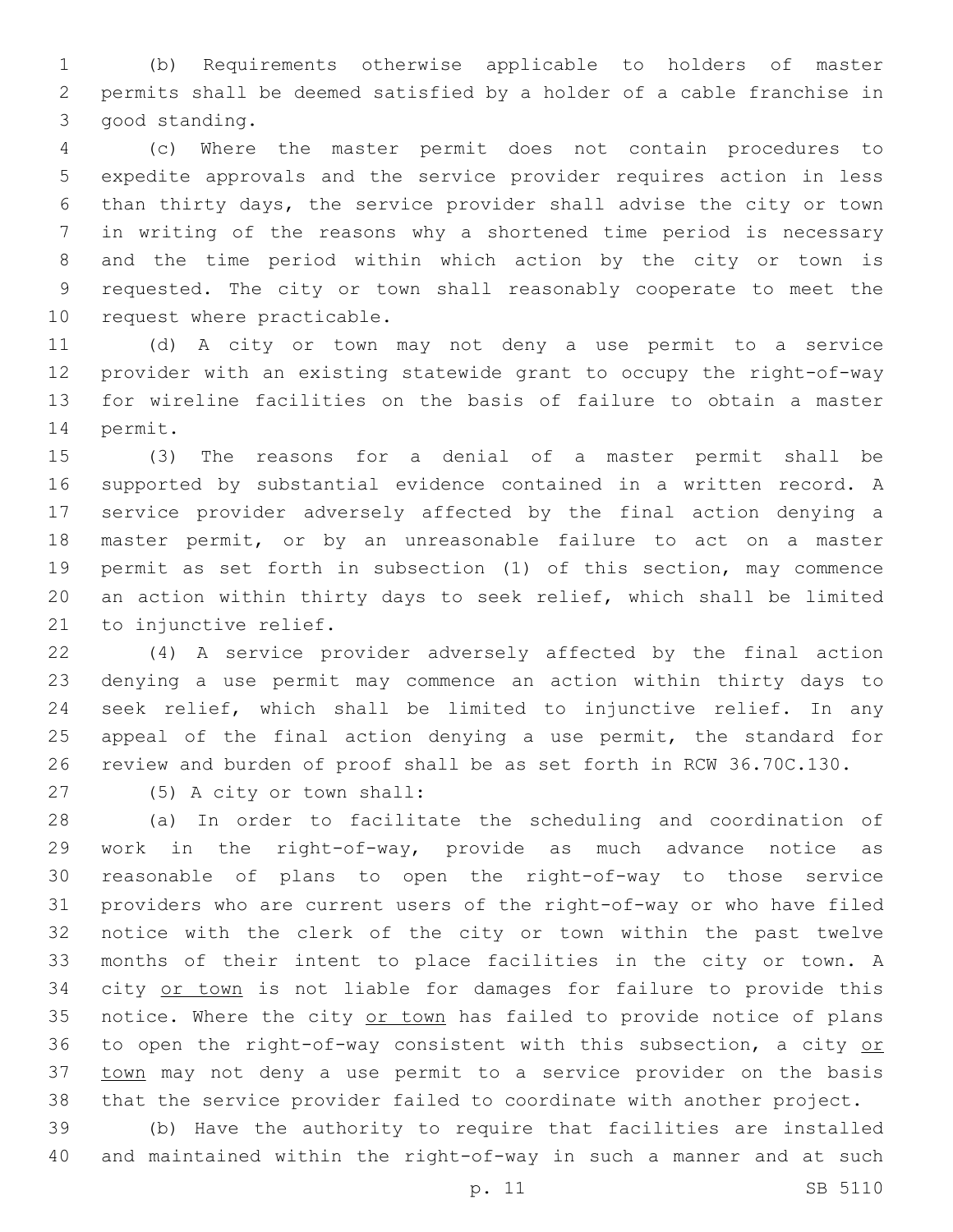points so as not to inconvenience the public use of the right-of-way or to adversely affect the public health, safety, and welfare.

(6) A service provider shall:3

 (a) Obtain all permits required by the city or town for the installation, maintenance, repair, or removal of facilities in the 6  $right-of-way;$ 

 (b) Comply with applicable ordinances, construction codes, regulations, and standards subject to verification by the city or 9 town of such compliance;

 (c) Cooperate with the city or town in ensuring that facilities are installed, maintained, repaired, and removed within the right-of-way in such a manner and at such points so as not to inconvenience the public use of the right-of-way or to adversely 14 affect the public health, safety, and welfare;

 (d) Provide information and plans as reasonably necessary to enable a city or town to comply with subsection (5) of this section, including, when notified by the city or town, the provision of advance planning information pursuant to the procedures established 19 by the city or town;

 (e) Obtain the written approval of the facility or structure owner, if the service provider does not own it, prior to attaching to or otherwise using a facility or structure in the right-of-way;

 (f) Construct, install, operate, and maintain its facilities at 24 its expense; and

 (g) Comply with applicable federal and state safety laws and 26 standards.

(7) Nothing in this section shall be construed as:

28 (a) Creating a new duty upon ((city [cities])) cities or towns to be responsible for construction of facilities for service providers or to modify the right-of-way to accommodate such facilities;

 (b) Creating, expanding, or extending any liability of a city or town to any third-party user of facilities or third-party 33 beneficiary; or

 (c) Limiting the right of a city or town to require an indemnification agreement as a condition of a service provider's 36 facilities occupying the right-of-way.

 (8) Nothing in this section creates, modifies, expands, or diminishes a priority of use of the right-of-way by a service provider or other utility, either in relation to other service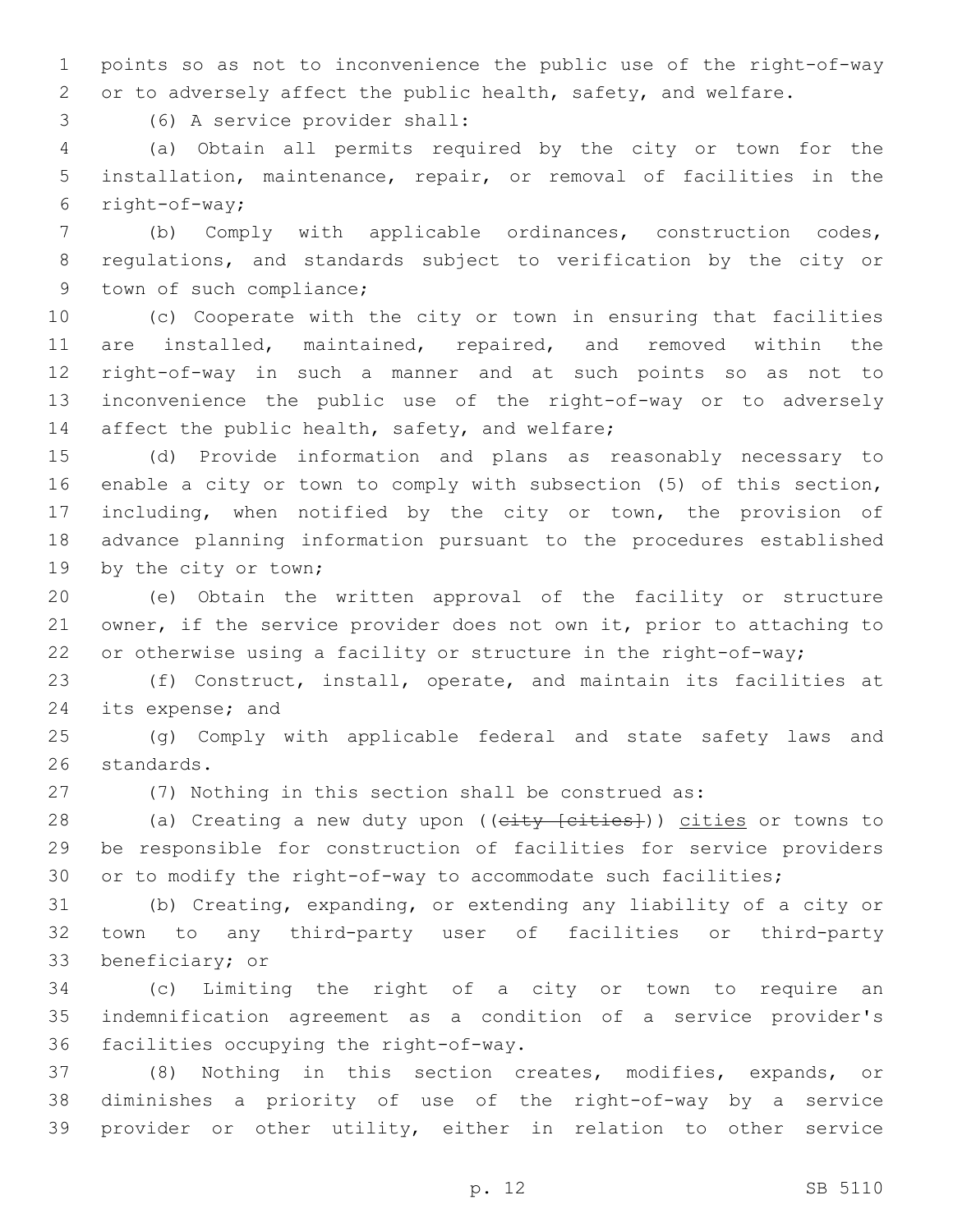providers or in relation to other users of the right-of-way for other 2 purposes.

 **Sec. 304.** RCW 35.99.040 and 2000 c 83 s 4 are each amended to 4 read as follows:

 (1) A city or town shall not adopt or enforce regulations or ordinances specifically relating to use of the right-of-way by a 7 service provider that:

 (a) Impose requirements that regulate the services or business operations of the service provider, except where otherwise authorized 10 in state or federal law;

 (b) Conflict with federal or state laws, rules, or regulations that specifically apply to the design, construction, and operation of facilities or with federal or state worker safety or public safety 14 laws, rules, or regulations;

 (c) Regulate the services provided based upon the content or kind of signals that are carried or are capable of being carried over the facilities, except where otherwise authorized in state or federal 18 law; or

 (d) Unreasonably deny the use of the right-of-way by a service provider for installing, maintaining, repairing, or removing facilities for telecommunications services or cable television 22 services.

 (2) Nothing in this chapter, including but not limited to the provisions of subsection (1)(d) of this section, limits the authority of a city or town to regulate the placement of facilities through its local zoning or police power, if the regulations do not otherwise:

 (a) Prohibit the placement of all wireless or of all wireline 28 facilities within the city or town;

 (b) Prohibit the placement of all wireless or of all wireline facilities within city or town rights-of-way, unless the city or town is less than five square miles in size and has no commercial areas, in which case the city or town may make available land other than city or town rights-of-way for the placement of wireless facilities; 34 or

 (c) Violate ((section 253 of the telecommunications act of 1996, 36 P.L. 104-104 (110 Stat. 56)) 47 U.S.C. Sec. 253.

 (3) This section does not amend, limit, repeal, or otherwise modify the authority of cities or towns to regulate cable television 39 services pursuant to federal law.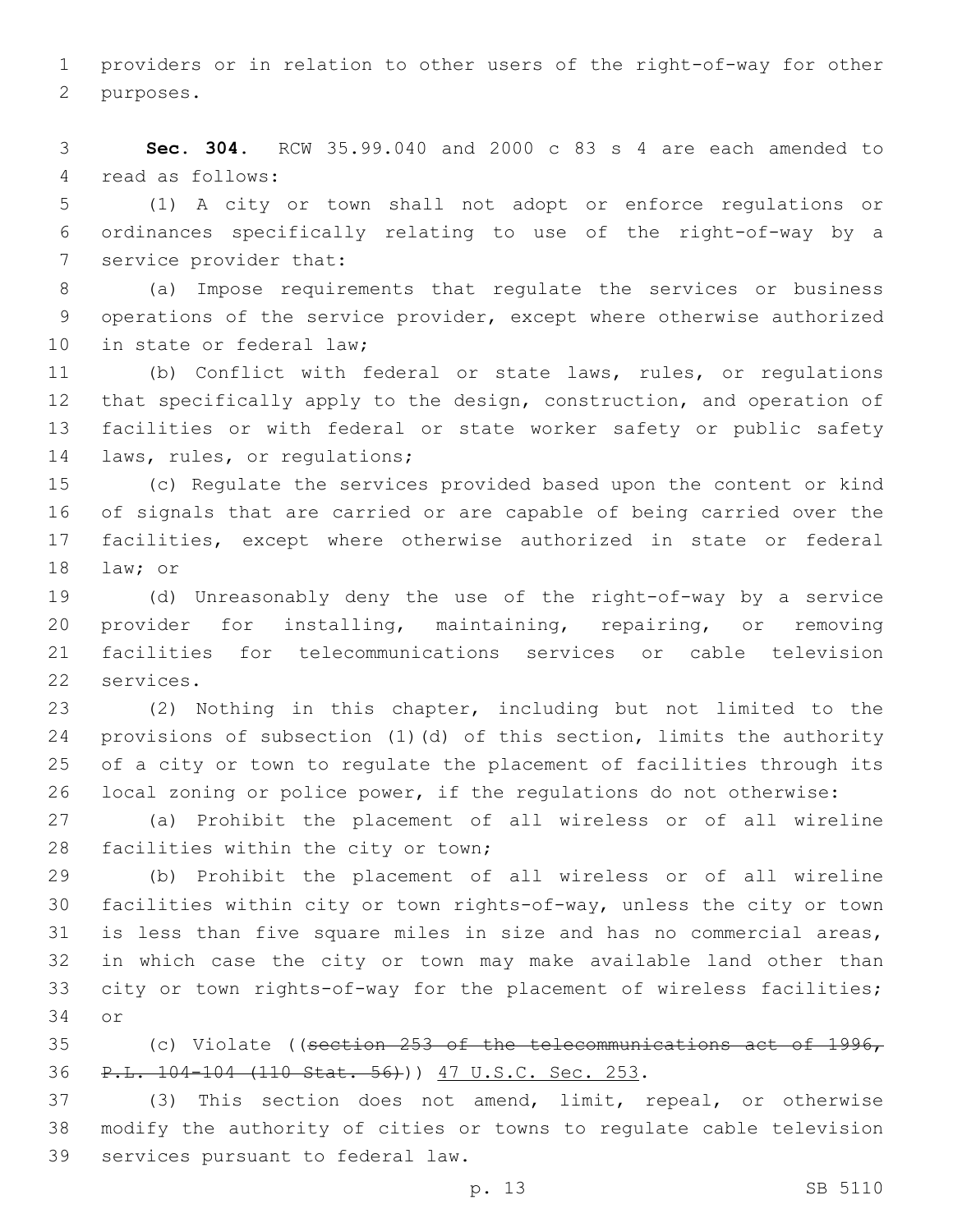**Sec. 305.** RCW 35.99.050 and 2000 c 83 s 5 are each amended to 2 read as follows:

 A city or town shall not place or extend a moratorium on the acceptance and processing of applications, permitting, construction, maintenance, repair, replacement, extension, operation, or use of any 6 facilities for personal wireless services( $(-$  except as consistent with the guidelines for facilities siting implementation, as agreed to on August 5, 1998, by the federal communications commission's 9 local and state government advisory committee, the cellular telecommunications industry association, the personal communications industry association, and the American mobile telecommunications 12 association. Any city or town implementing such a moratorium shall, 13 at the request of a service provider impacted by the moratorium, participate with the service provider in the informal dispute resolution process included with the guidelines for facilities siting 16 implementation)).

 **Sec. 306.** RCW 35.99.060 and 2000 c 83 s 6 are each amended to 18 read as follows:

 (1) Cities and towns may require service providers to relocate authorized facilities within the right-of-way when reasonably necessary for construction, alteration, repair, or improvement of the right-of-way for purposes of public welfare, health, or safety.

 (2) Cities and towns shall notify service providers as soon as practicable of the need for relocation and shall specify the date by which relocation shall be completed. In calculating the date that 26 relocation must be completed, cities and towns shall consult with affected service providers and consider the extent of facilities to 28 be relocated, the services requirements, and the construction 29 sequence for the relocation, within the city's or town's overall project construction sequence and constraints, to safely complete the relocation. Service providers shall complete the relocation by the 32 date specified, unless the city or town, or a reviewing court, establishes a later date for completion, after a showing by the service provider that the relocation cannot be completed by the date specified using best efforts and meeting safety and service 36 requirements.

 (3) Service providers may not seek reimbursement for their relocation expenses from the city or town requesting relocation under 39 subsection (1) of this section except: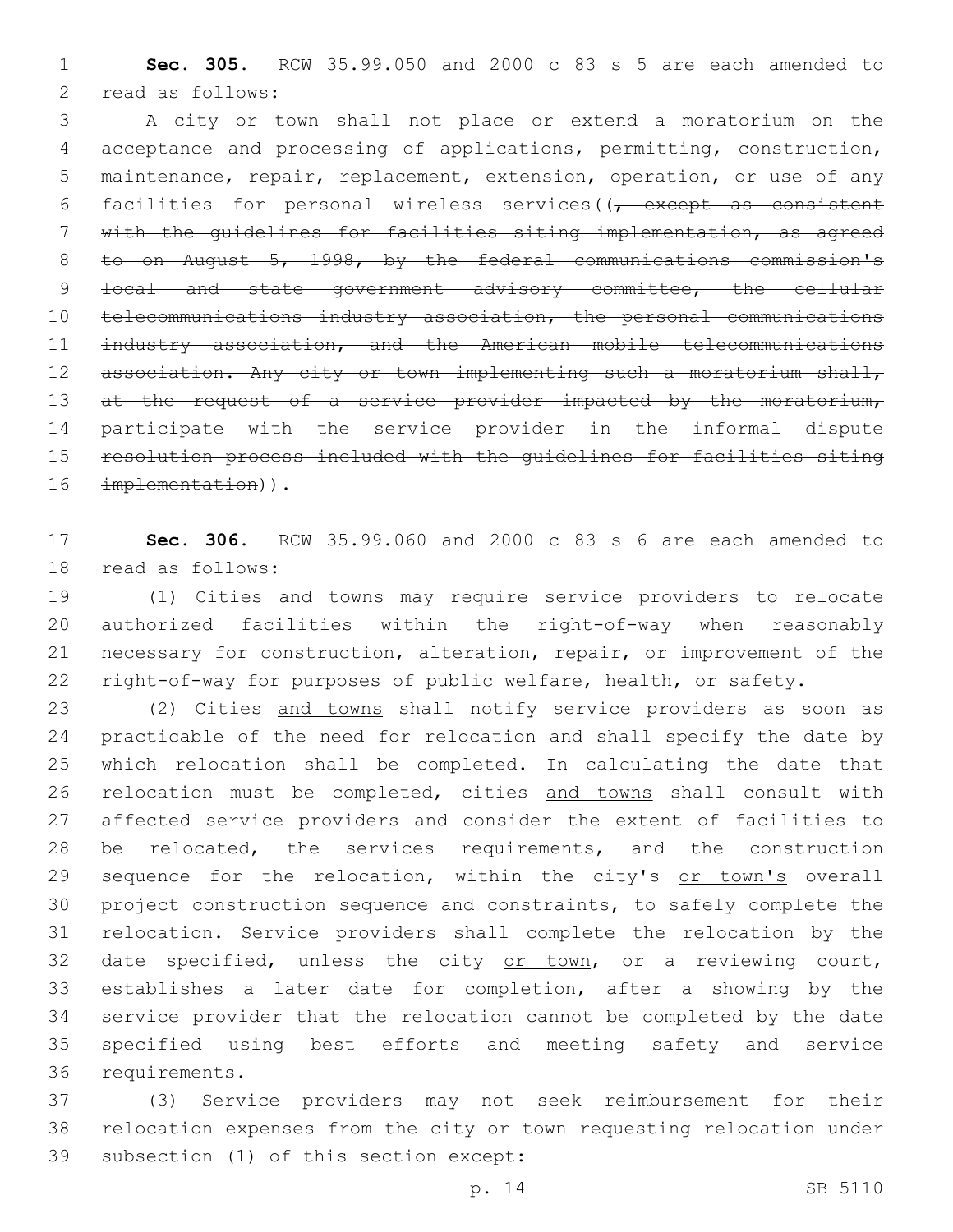(a) Where the service provider had paid for the relocation cost of the same facilities at the request of the city or town within the past five years, the service provider's share of the cost of relocation will be paid by the city or town requesting relocation;

 (b) Where aerial to underground relocation of authorized facilities is required by the city or town under subsection (1) of this section, for service providers with an ownership share of the aerial supporting structures, the additional incremental cost of underground compared to aerial relocation, or as provided for in the approved tariff if less, will be paid by the city or town requiring 11 relocation; and

 (c) Where the city or town requests relocation under subsection (1) of this section solely for aesthetic purposes, unless otherwise 14 agreed to by the parties.

 (4) Where a project in subsection (1) of this section is 16 primarily for private benefit, the private party or parties shall reimburse the cost of relocation in the same proportion to their contribution to the costs of the project. Service providers will not be precluded from recovering their costs associated with relocation required under subsection (1) of this section, provided that the recovery is consistent with subsection (3) of this section and other 22 applicable laws.

 (5) A city or town may require the relocation of facilities at the service provider's expense in the event of an unforeseen 25 emergency that creates an immediate threat to the public safety, 26 health, or welfare.

 **Sec. 307.** RCW 35.99.080 and 2000 c 83 s 9 are each amended to 28 read as follows:

29 ((Chapter 83, Laws of 2000)) This chapter and RCW 35.21.860 and 35A.21.245 shall not preempt specific provisions in existing franchises or contracts between cities or towns and service 32 providers.

 **Sec. 308.** RCW 35A.21.245 and 2000 c 83 s 10 are each amended to 34 read as follows:

 Each code city is subject to the requirements and restrictions 36 regarding facilities and rights-of-way under ((this)) chapter 35.99 37 RCW.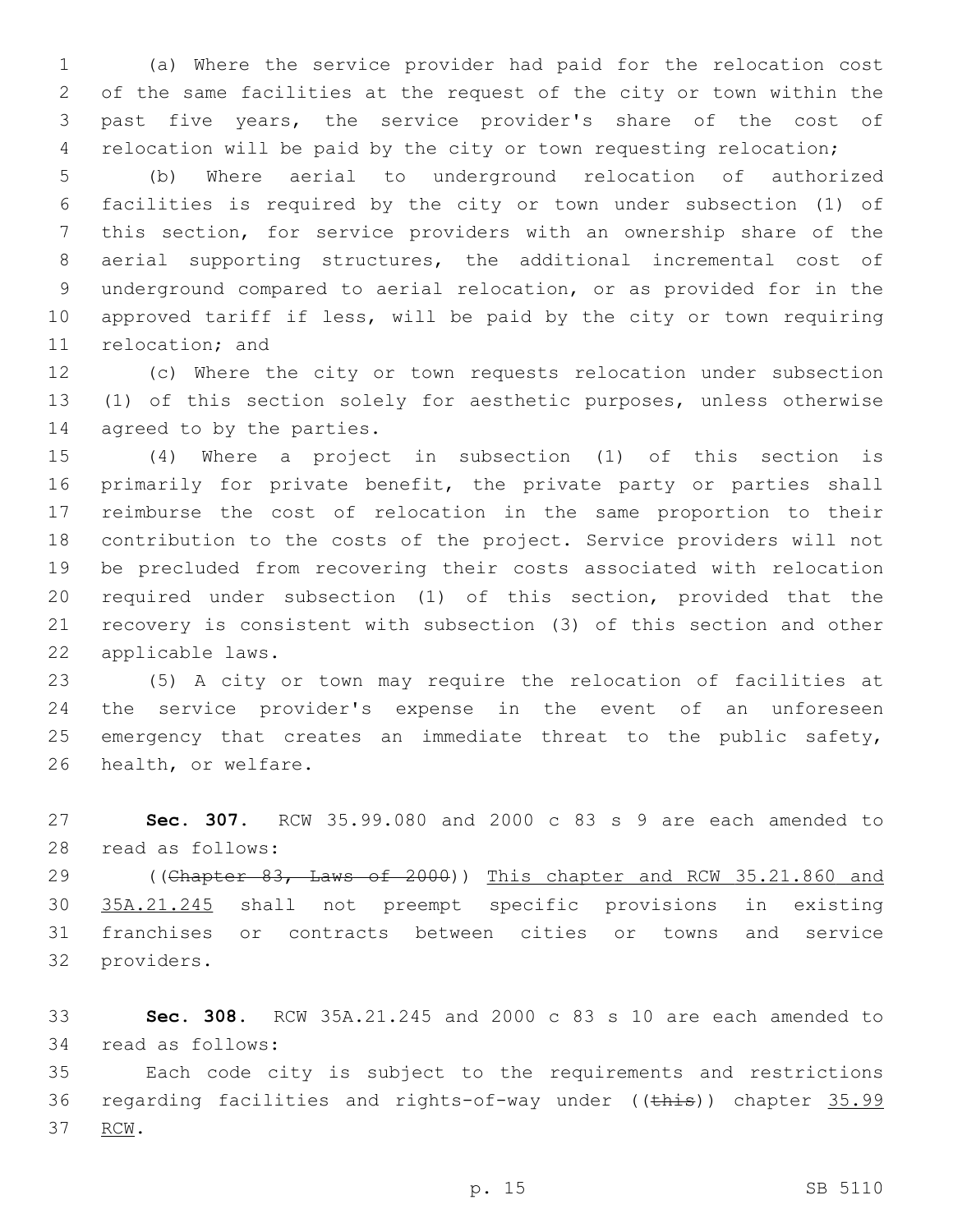#### 1 **Part 4**

## 2 **Regulation of Telecommunications Companies**

3 **Sec. 401.** RCW 80.36.320 and 2008 c 181 s 408 are each amended to 4 read as follows:

5 (1)(a) The commission shall classify a telecommunications company 6 as a competitive telecommunications company if the services it offers 7 are subject to effective competition. Effective competition means 8 that the company's customers have reasonably available alternatives, 9 including alternatives that utilize technologies other than 10 traditional landline telephone service, and that the company does not 11 have a significant captive customer base. In determining whether a 12 company is competitive, factors the commission shall consider include 13 but are not limited to:

14  $((+a))$   $(i)$  The number and sizes of alternative providers of 15 service;

16  $((+b))$   $(ii)$  The extent to which services are available from 17 alternative providers in the relevant market;

18  $((+e))$   $(iii)$  The ability of alternative providers to make 19 functionally equivalent or substitute services readily available at 20 competitive rates, terms, and conditions; and

 $21$  ( $(\overline{4d})$ ) (iv) Other indicators of market power which may include 22 market share, growth in market share, ease of entry, and the 23 affiliation of providers of services.

24 (b) The commission shall conduct the initial classification and 25 any subsequent review of the classification in accordance with such 26 procedures as the commission may establish by rule.

 (2) Competitive telecommunications companies shall be subject to minimal regulation. The commission may waive any regulatory requirement under this title for competitive telecommunications companies when it determines that competition will serve the same purposes as public interest regulation. The commission may waive different regulatory requirements for different companies if such different treatment is in the public interest. A competitive 34 telecommunications company shall at a minimum:

35 (a) Keep its accounts according to regulations as determined by 36 the commission;

37 (b) File financial reports with the commission as required by the 38 commission and in a form and at times prescribed by the commission; 39 and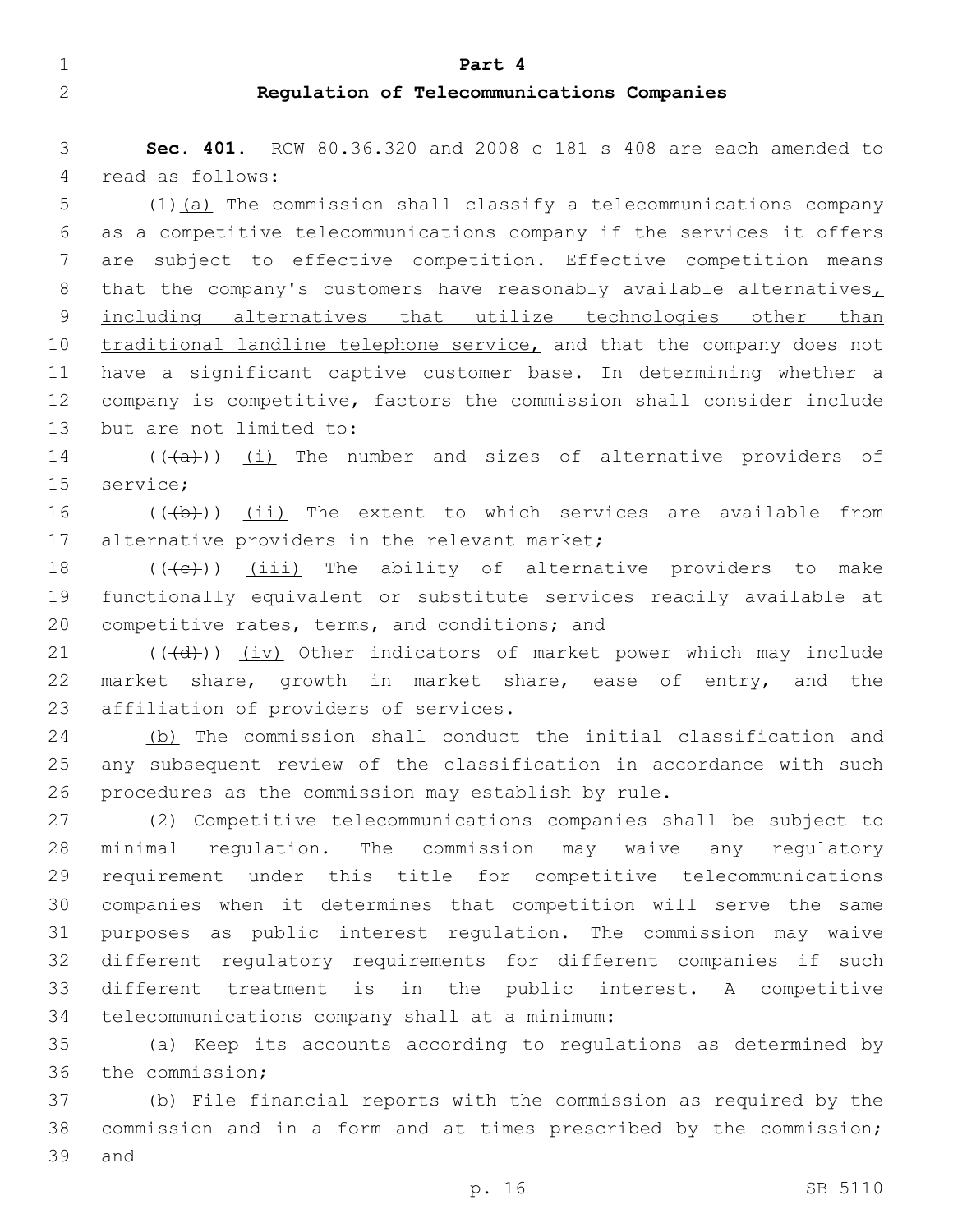(c) Cooperate with commission investigations of customer 2 complaints.

 (3) The commission may revoke any waivers it grants and may 4 reclassify any competitive telecommunications company if it finds that the company is no longer subject to effective competition and it determines that the revocation or reclassification would protect the 7 public interest.

 (4) The commission may waive the requirements of RCW 80.36.170 and 80.36.180 in whole or in part for a competitive telecommunications company if it finds that competition will serve 11 the same purpose and protect the public interest.

 (5) During a state of emergency declared under RCW 43.06.010(12), the governor may waive or suspend the operation or enforcement of this section or any portion of this section or under any administrative rule, and issue any orders to facilitate the operation of state or local government or to promote and secure the safety and 17 protection of the civilian population.

 (6) In addition to the process in subsection (1) of this section, an incumbent local exchange carrier may elect to be classified as a competitive telecommunications company by providing written notice to 21 the commission if the carrier is operating under an alternative form 22 of regulation authorized by RCW 80.36.135 and the carrier does not receive universal communications services program distributions under RCW 80.36.650. Once competitive classification has been elected under 25 this subsection, the company's alternative form of regulation will automatically terminate.

# **Part 5**

# **Easements on State Lands**

 **Sec. 501.** RCW 77.12.210 and 2020 c 148 s 9 are each amended to read as follows:30

 (1) The director shall maintain and manage real or personal property owned, leased, or held by the department and shall control the construction of buildings, structures, and improvements in or on the property. The director may adopt rules for the operation and 35 maintenance of the property.

 (2) The commission may authorize the director to sell, lease, convey, or grant concessions upon real or personal property under the control of the department. This includes the authority to sell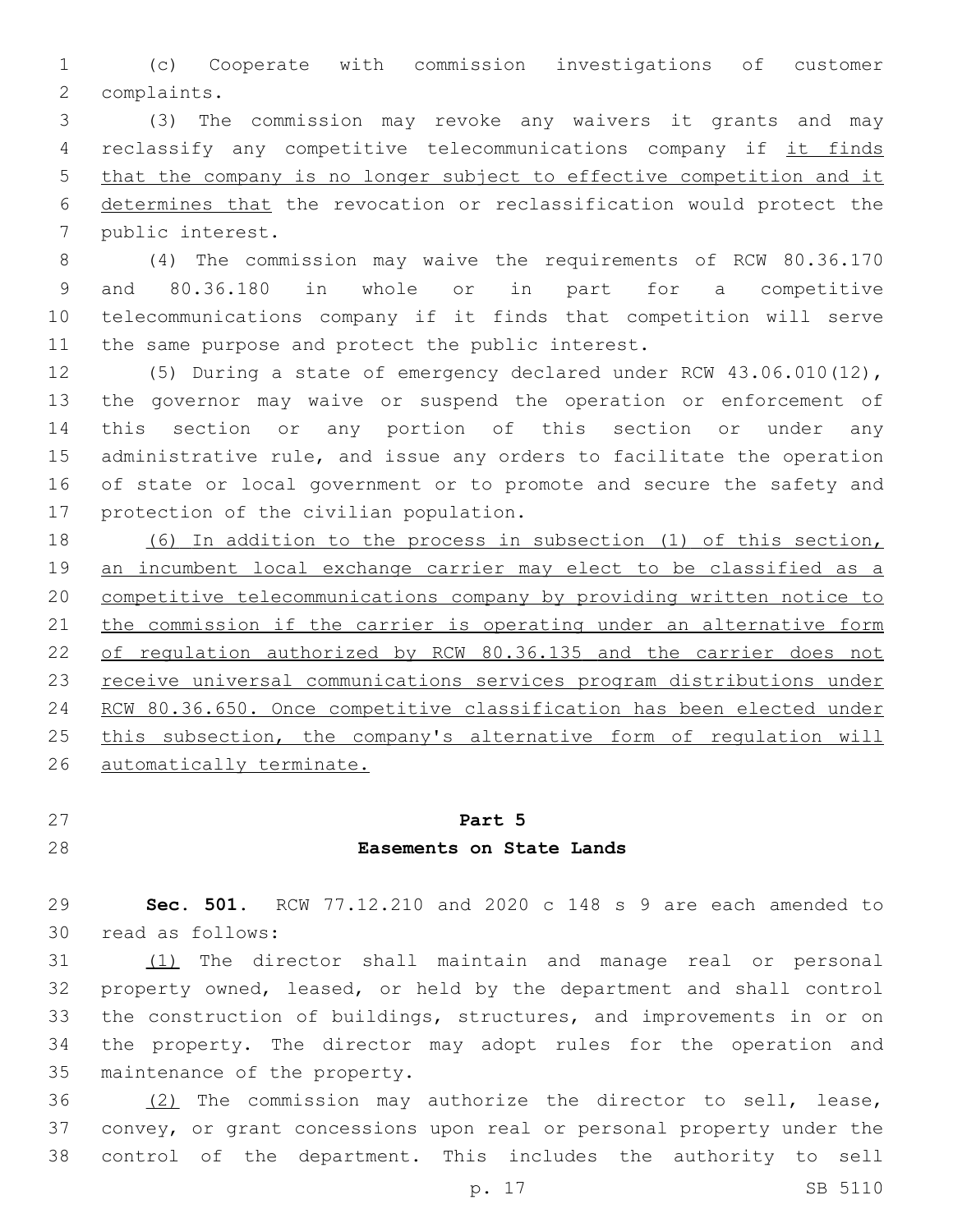timber, gravel, sand, and other materials or products from real property held by the department, and to sell or lease the department's real or personal property or grant concessions or rights-of-way for roads or utilities in the property. Oil and gas resources owned by the state which lie below lands owned, leased, or held by the department shall be offered for lease by the commissioner of public lands pursuant to chapter 79.14 RCW with the proceeds being deposited in the fish, wildlife, and conservation account created in RCW 77.12.170(3): PROVIDED, That the commissioner of public lands shall condition such leases at the request of the department to 11 protect wildlife and its habitat.

 (3) If the commission determines that real or personal property held by the department cannot be used advantageously by the department, the director may dispose of that property if it is in the 15 public interest.

16 (4) If the state acquired real property with use limited to specific purposes, the director may negotiate terms for the return of the property to the donor or grantor. Other real property shall be sold to the highest bidder at public auction. After appraisal, notice of the auction shall be published at least once a week for two successive weeks in a newspaper of general circulation within the county where the property is located at least twenty days prior to 23 sale.

 (5) Proceeds from the sales shall be deposited in the fish, 25 wildlife, and conservation account created in RCW 77.12.170(3).

 (6) Notwithstanding subsection (2) of this section, and until 27 July 1, 2030, the charge for the term of an easement granted under 28 this section for a local public utility line owned by a nongovernmental entity must be determined as follows and must be paid in advance upon grant of the easement:

 (a) No more than five thousand dollars for individual easement 32 crossings that are no longer than one mile in length;

 (b) No more than twelve thousand five hundred dollars for individual easement crossings that are more than one but less than 35 five miles in length; or

 (c) No more than twenty thousand dollars for individual easement crossings that are five miles or more in length.

 (7) The term of the easement under subsection (6) of this section is thirty years or a period of less than thirty years if requested by 40 the person or entity seeking the easement.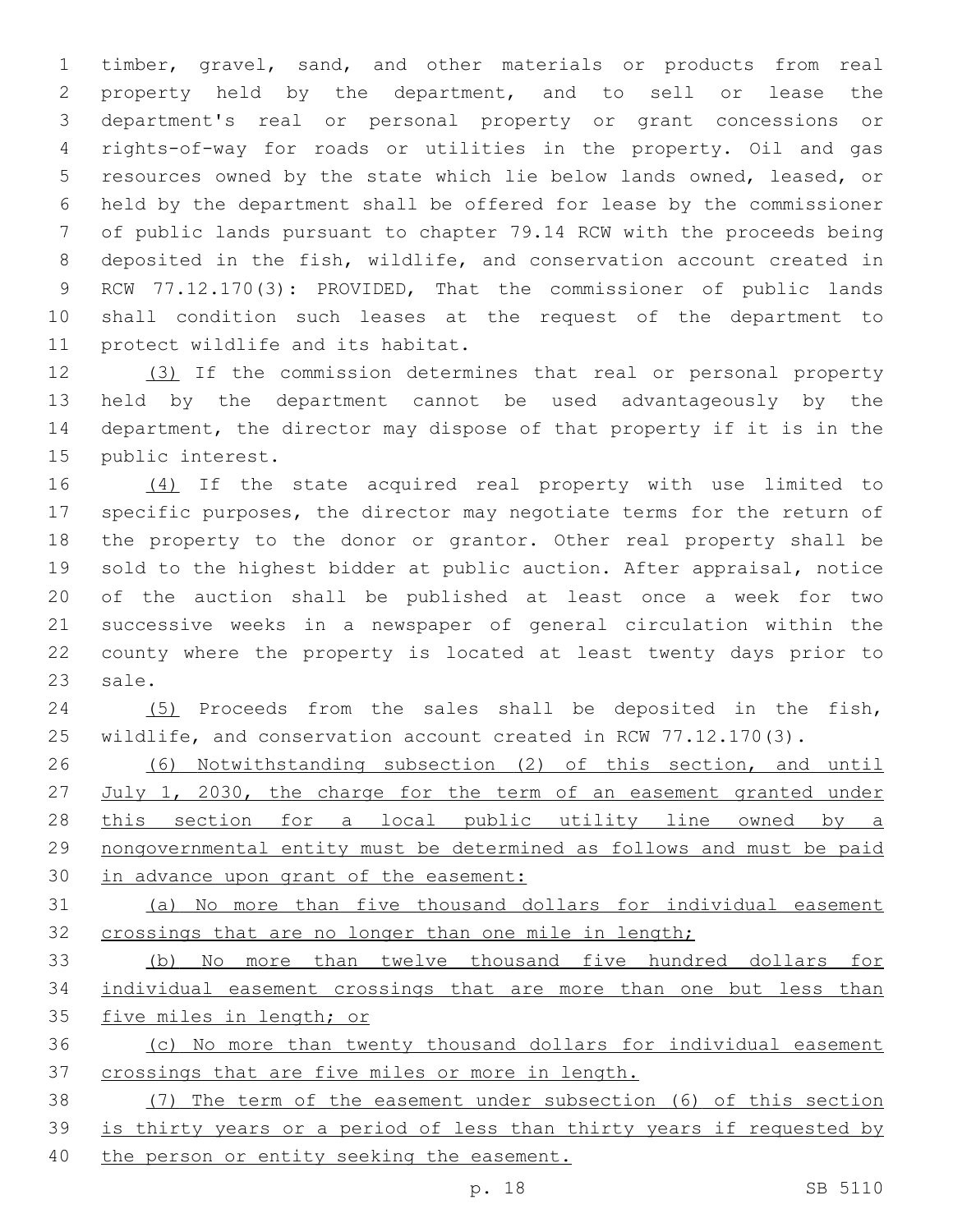(8) In addition to the charge for the easement under subsection (6) of this section, the department may recover its administrative costs incurred in receiving an application for the easement, approving the easement, and reviewing plans for and construction of 5 the public utility lines. For the purposes of this subsection, "administrative costs" is equivalent to twenty percent of the fee for the easement as determined under subsection (6) of this section. When multiple public utility lines are owned by the same entity and are 9 authorized under the same easement, the administrative cost for the easement must be equal to twenty percent of the easement fee for the single longest public utility line. Administrative costs recovered by the department must be deposited into the fish, wildlife, and 13 conservation account.

 (9) Applicants under this section providing a residence with an individual service connection for electrical, natural gas, cable television, or telecommunications service are not required to pay the charge for the easement under subsection (6) of this section but shall pay administrative costs under subsection (8) of this section.

 (10) A final decision on applications for an easement must be made within sixty days after the department receives the completed 21 application and after all applicable regulatory permits for the easement have been acquired. Upon request of the applicant, the department may reach a decision on an application within thirty days and charge an additional fee for an expedited processing. The fee for an expedited processing is ten percent of the combined total of the easement charge and administrative costs.

 **Sec. 502.** RCW 79.36.530 and 2003 c 334 s 392 are each amended to 28 read as follows:

29 (1) Upon the filing of the plat and field notes, as provided in RCW 79.36.520, the land applied for and the valuable materials on the right-of-way applied for, and the marked danger trees to be felled off the right-of-way, if any, and the improvements included in the right-of-way applied for, if any, shall be appraised as in the case of an application to purchase state lands. Upon full payment of the appraised value of the land applied for, or upon payment of an annual rental when the department deems a rental to be in the best interests of the state, and upon full payment of the appraised value of the valuable materials and improvements, if any, the department shall issue to the applicant a certificate of the grant of such right-of-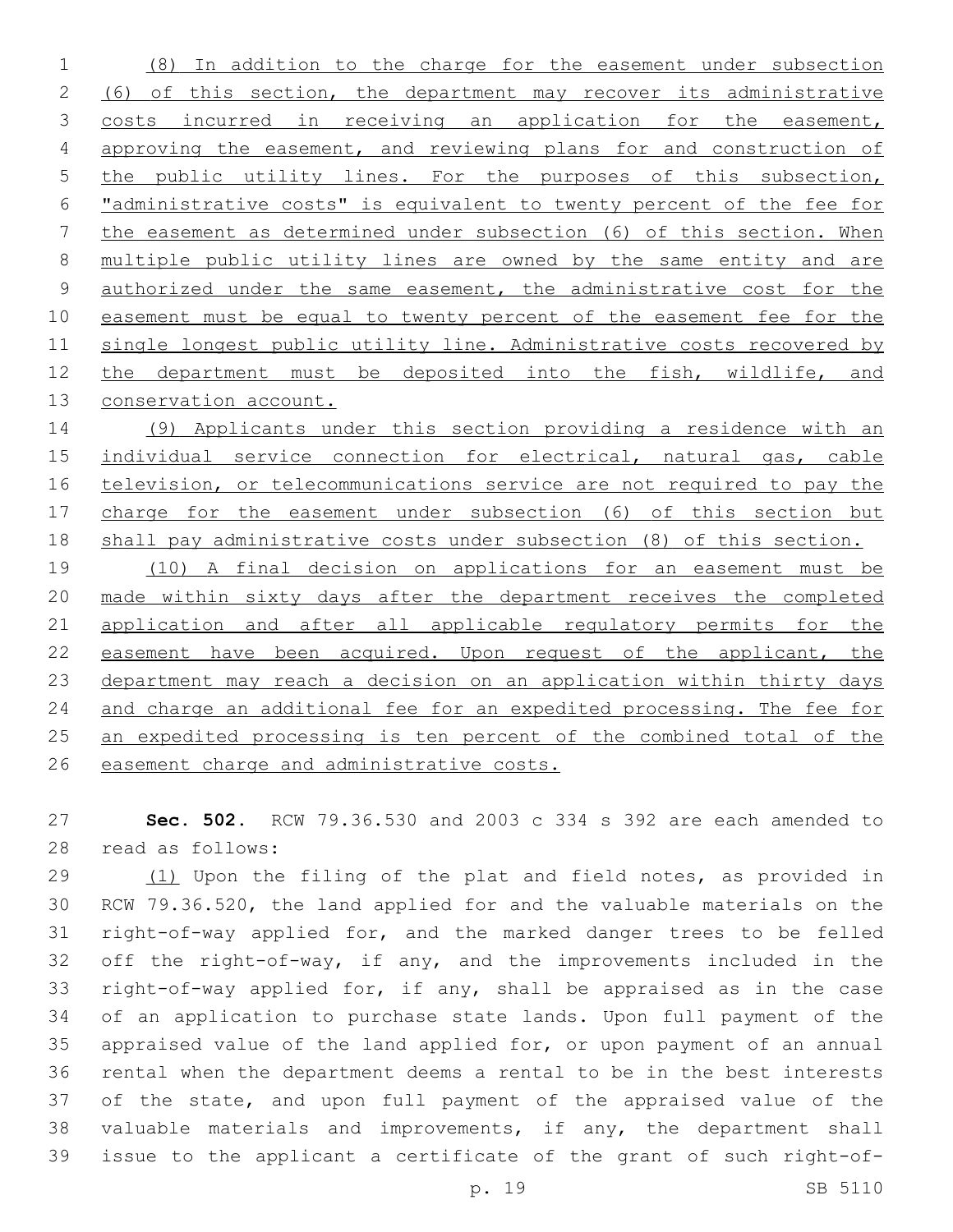way stating the terms and conditions thereof and shall enter the same in the abstracts and records in its office, and thereafter any sale or lease of the lands affected by such right-of-way shall be subject to the easement of such right-of-way. Should the corporation, company, association, individual, state agency, political subdivision of the state, or the United States of America, securing such right- of-way ever abandon the use of the same for a period of sixty months or longer for the purposes for which it was granted, the right-of-way 9 shall revert to the state, or the state's grantee.

 (2) Notwithstanding subsection (1) of this section, and until 11 July 1, 2030, the charge for the term of an easement granted under RCW 79.36.510 for a local public utility line owned by a nongovernmental entity must be determined as follows and must be paid 14 in advance upon grant of the easement:

 (a) No more than five thousand dollars for individual easement 16 crossings that are no longer than one mile in length;

 (b) No more than twelve thousand five hundred dollars for individual easement crossings that are more than one but less than five miles in length; or

 (c) No more than twenty thousand dollars for individual easement 21 crossings that are five miles or more in length.

 (3) The term of the easement is thirty years or a period of less than thirty years if requested by the person or entity seeking the easement.

 (4) In addition to the charge for the easement under subsection 26 (2) of this section, the department may recover its administrative 27 costs incurred in receiving an application for the easement, 28 approving the easement, and reviewing plans for and construction of the public utility lines. For the purposes of this subsection, "administrative costs" is equivalent to twenty percent of the fee for the easement as determined under subsection (2) of this section. When multiple public utility lines are owned by the same entity and are authorized under the same easement, the administrative cost for the easement must be equal to twenty percent of the easement fee for the single longest public utility line. Administrative costs recovered by the department must be deposited into the resource management cost account.

 (5) Applicants under this section providing a residence with an individual service connection for electrical, natural gas, cable television, or telecommunications service are not required to pay the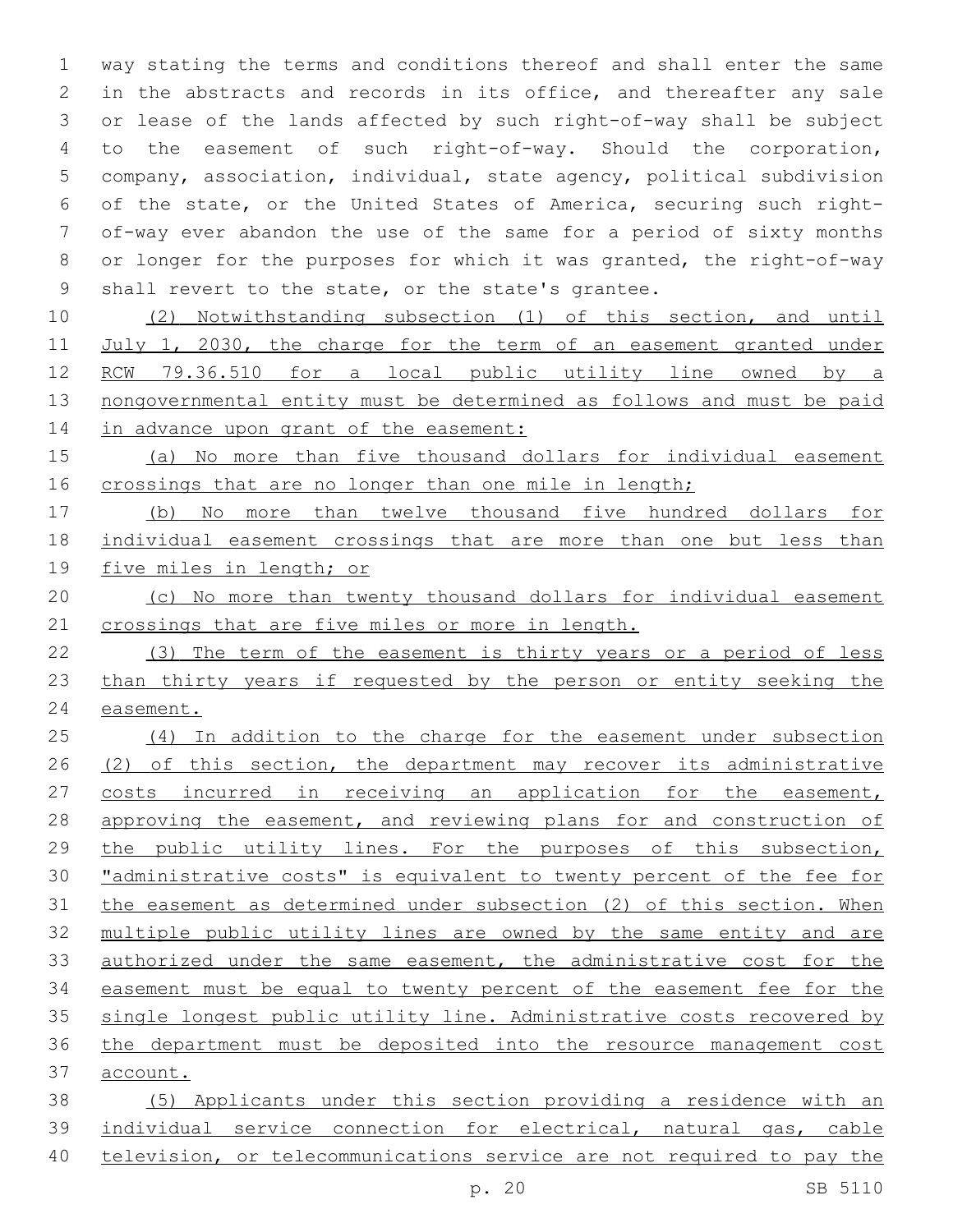charge for the easement under subsection (2) of this section but shall pay administrative costs under subsection (4) of this section. (6) A final decision on applications for an easement must be made within sixty days after the department receives the completed application and after all applicable regulatory permits for the easement have been acquired. Upon request of the applicant, the department may reach a decision on an application within thirty days and charge an additional fee for an expedited processing. The fee for an expedited processing is ten percent of the combined total of the 10 easement charge and administrative costs.

 **Sec. 503.** RCW 79.110.240 and 2017 c 19 s 1 are each amended to 12 read as follows:

 (1) Until July 1, 2030, the charge for the term of an easement granted under RCW 79.110.230(2) will be determined as follows and will be paid in advance upon grant of the easement:

16 (a) ((Five)) No more than five thousand dollars for individual 17 easement crossings that are no longer than one mile in length;

18 (b) ((Twelve)) No more than twelve thousand five hundred dollars for individual easement crossings that are more than one mile but 20 less than five miles in length; or

21 (c) ((Twenty)) No more than twenty thousand dollars for individual easement crossings that are five miles or more in length.

23 (2) ((The charge for easements under subsection (1) of this 24 section must be adjusted annually by the rate of yearly change in the most recently published Seattle-Tacoma-Bremerton consumer price index, all urban consumers (CPI-U), over the consumer price index for 27 the same period of the preceding year, as compiled by the bureau of labor statistics, United States department of labor for the state of 29 Washington rounded up to the nearest fifty dollars.

30  $(3)$ )) The term of the easement is thirty years or a period of less than thirty years if requested by the person or entity seeking 32 the easement.

 ( $(44)$ ))  $(3)$  In addition to the charge for the easement under subsection (1) of this section, the department may recover its administrative costs incurred in receiving an application for the easement, approving the easement, and reviewing plans for and construction of the public utility lines. For the purposes of this subsection, "administrative costs" is equivalent to twenty percent of the fee for the easement as determined under subsection (1) of this

p. 21 SB 5110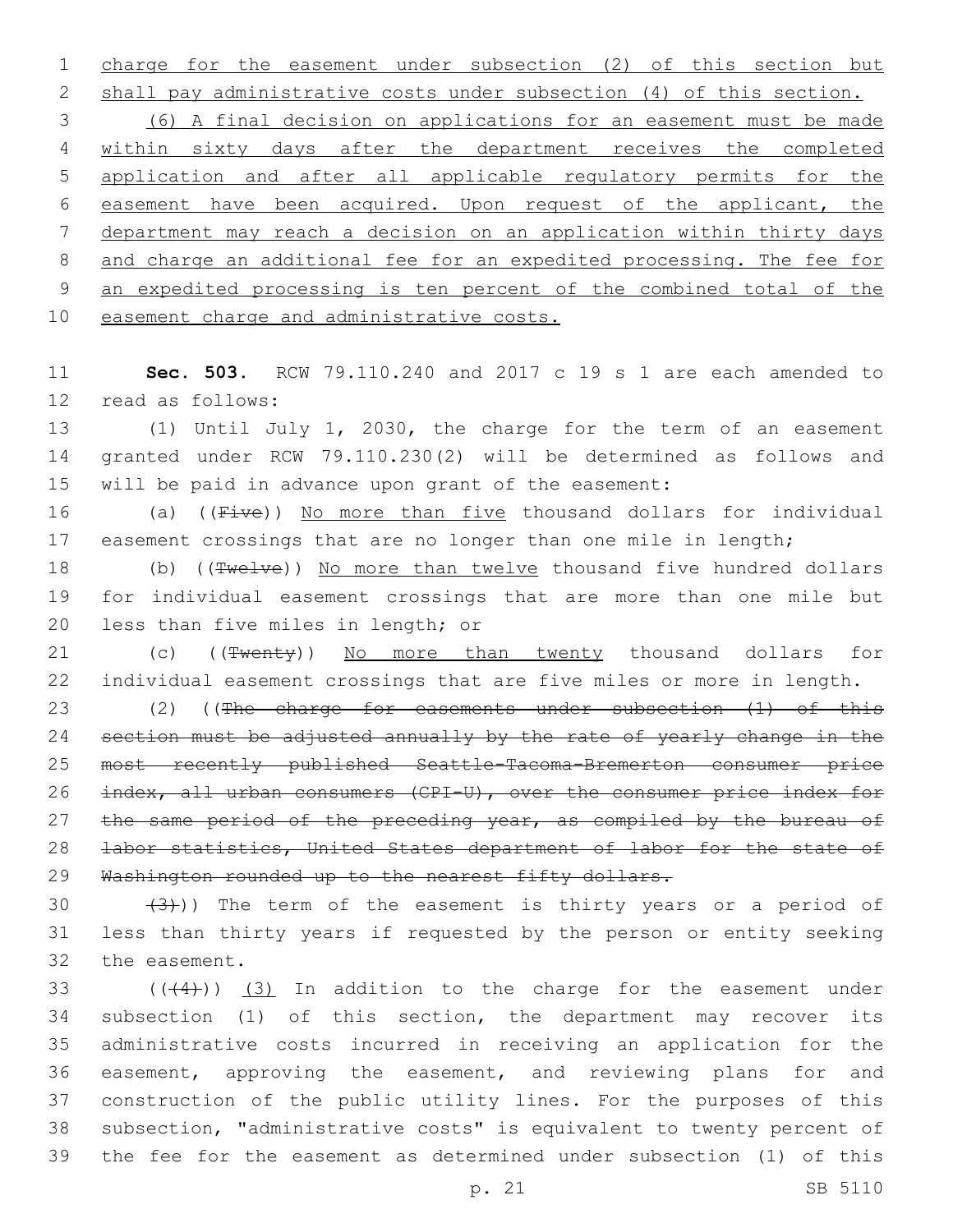1 section ((and adjusted under subsection (2) of this section)). For public utility lines owned by a governmental entity, the administrative costs will be calculated based on the length of the easement and the fee that it would be charged if it were subject to the easement charges in this section. When multiple public utility lines are owned by the same entity and are authorized under the same easement, the administrative fee for the easement shall be equal to twenty percent of the easement fee for the single longest public utility line. Administrative costs recovered by the department must be deposited into the resource management cost account.

11 (((45)) (4) Applicants under RCW 79.110.230(2) providing a residence with an individual service connection for electrical, natural gas, cable television, or telecommunications service are not required to pay the charge for the easement under subsection (1) of this section but shall pay administrative costs under subsection  $((4+))$   $(3)$  of this section.

17 (((6)) (5) A final decision on applications for an easement must 18 be made within ((one hundred twenty)) sixty days after the department receives the completed application and after all applicable regulatory permits for the aquatic easement have been acquired. 21 ((This subsection applies to applications submitted before June 13, 22 2002, as well as to applications submitted on or after June 13, 23 2002.)) Upon request of the applicant, the department may reach a 24 decision on an application within  $($   $(s+1)(s+1)(s+2)$  (show  $s$  and charge an additional fee for an expedited processing. The fee for an expedited processing is ten percent of the combined total of the easement 27 charge and administrative costs.

28 ((47) Beginning December 31, 2021, every four years the legislature shall review the granting of easements on state-owned aquatic lands under this chapter and determine whether all applications for easements are processed within one hundred twenty days for normal processing of applications and sixty days for 33 expedited processing of applications, and whether the granting of easements on state-owned aquatic lands generates reasonable income for the aquatic lands enhancement account.))

 NEW SECTION. **Sec. 504.** A new section is added to chapter 79A.05 37 RCW to read as follows:

 (1) Until July 1, 2030, the charge for the term of an easement granted for local public utility lines owned by a nongovernmental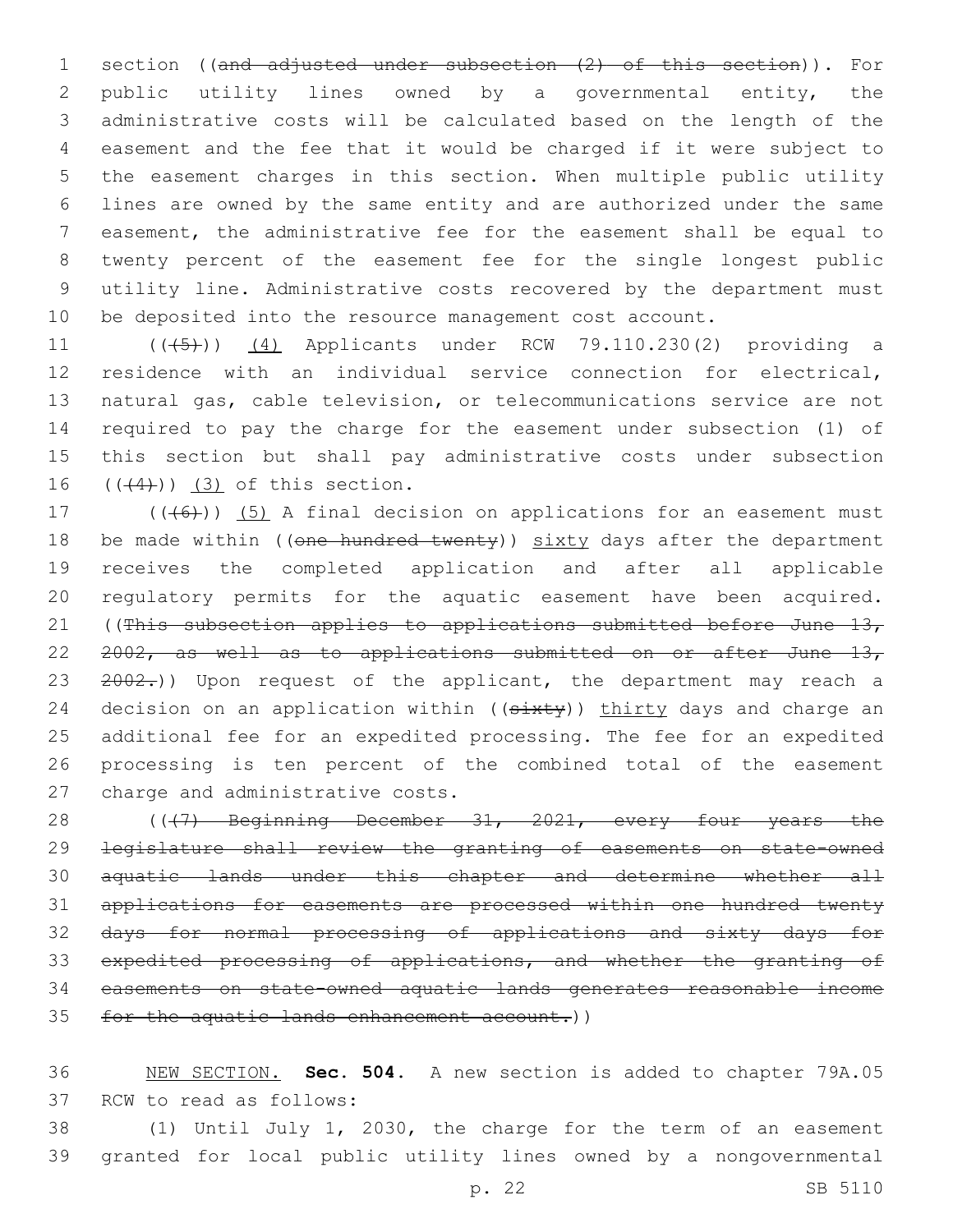entity must be determined as follows and must be paid in advance upon 2 grant of the easement:

 (a) No more than five thousand dollars for individual easement crossings that are no longer than one mile in length;

 (b) No more than twelve thousand five hundred dollars for individual easement crossings that are more than one but less than 7 five miles in length; or

 (c) No more than twenty thousand dollars for individual easement 9 crossings that are five miles or more in length.

 (2) The term of the easement is thirty years or a period of less than thirty years if requested by the person or entity seeking the 12 easement.

 (3) In addition to the charge for the easement under subsection (1) of this section, the commission may recover its administrative costs incurred in receiving an application for the easement, approving the easement, and reviewing plans for and construction of the public utility lines. For the purposes of this subsection, "administrative costs" is equivalent to twenty percent of the fee for the easement as determined under subsection (1) of this section. When multiple public utility lines are owned by the same entity and are authorized under the same easement, the administrative fee for the easement must be equal to twenty percent of the easement fee for the single longest public utility line. Administrative costs recovered by the commission must be deposited into the state parks renewal and 25 stewardship account.

 (4) Applicants under this section providing a residence with an individual service connection for electrical, natural gas, cable television, or telecommunications service are not required to pay the charge for the easement under subsection (1) of this section but shall pay administrative costs under subsection (3) of this section.

 (5) A final decision on applications for an easement must be made within sixty days after the commission receives the completed application and after all applicable regulatory permits for the easement have been acquired. Upon request of the applicant, the commission may reach a decision on an application within thirty days and charge an additional fee for an expedited processing. The fee for an expedited processing is ten percent of the combined total of the 38 easement charge and administrative costs.

**Part 6**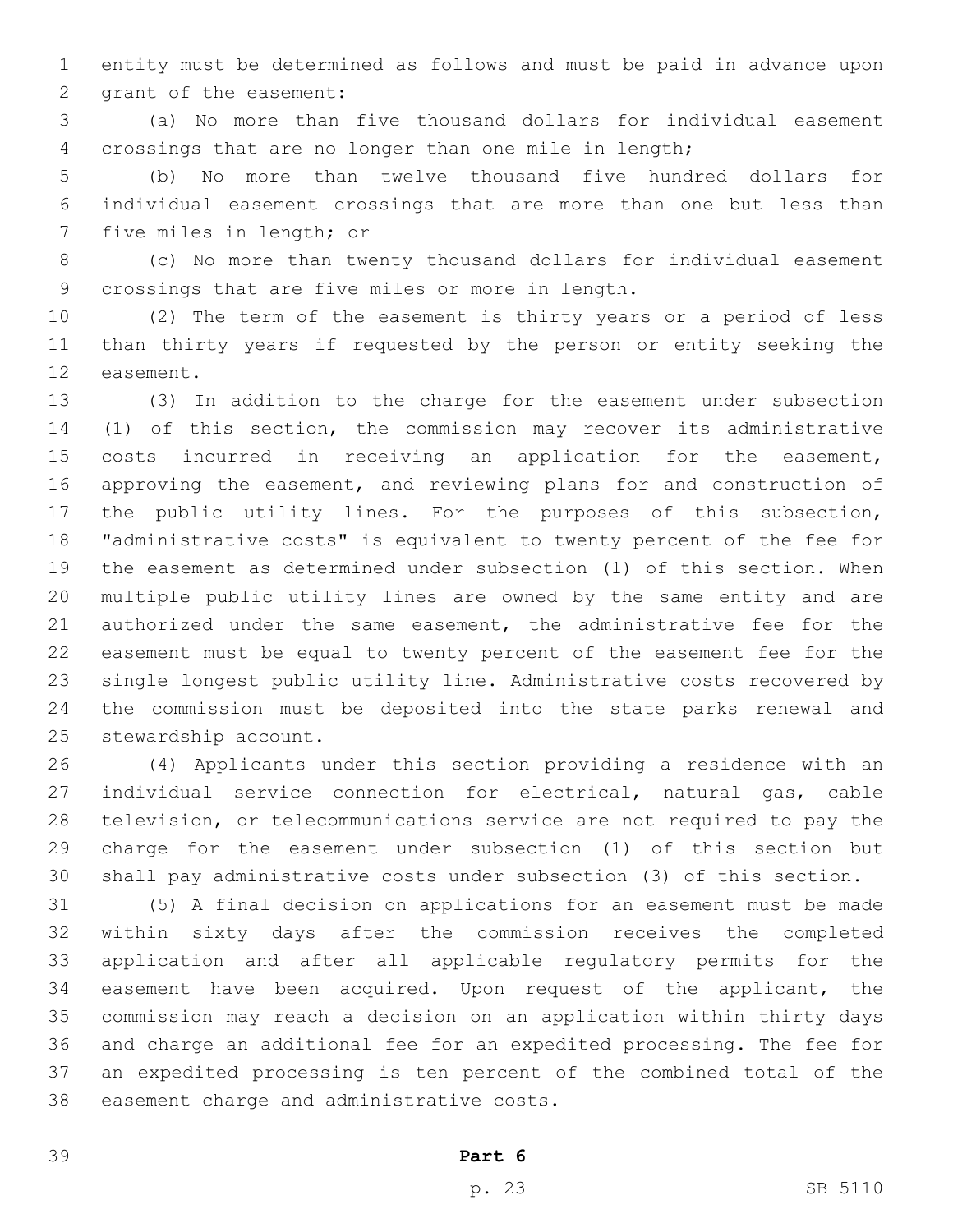**Sec. 601.** RCW 54.16.300 and 1987 c 18 s 1 are each amended to 3 read as follows:

 A public utility district by resolution may combine two or more of its separate utility functions into a single utility and combine its related funds or accounts into a single fund or account. The separate utility functions include electrical energy systems, domestic water systems, irrigation systems, sanitary sewer systems, 9 ((and)) storm sewer systems, and broadband systems. All powers granted to public utility districts to acquire, construct, maintain, and operate such systems may be exercised in the joint acquisition, 12 construction, maintenance, and operation of such combined systems. The establishment, maintenance, and operation of the combined system shall be governed by the public utility district statutes relating to one of the utility systems that is being combined, as specified in 16 the resolution combining the utility systems.

 **Sec. 602.** RCW 54.16.330 and 2019 c 365 s 9 are each amended to 18 read as follows:

 (1)(a) A public utility district in existence on June 8, 2000, may construct, purchase, acquire, develop, finance, lease, license, handle, provide, add to, contract for, interconnect, alter, improve, repair, operate, and maintain any telecommunications facilities within or without the district's limits for the following purposes:

(i) For the district's internal telecommunications needs;

 (ii) For the provision of wholesale telecommunications services within the district and by contract with another public utility 27 district.

 (b) Except as provided in subsection (8) of this section, nothing in this section shall be construed to authorize public utility districts to provide telecommunications services to end users.

 (2) A public utility district providing wholesale or retail telecommunications services shall ensure that rates, terms, and conditions for such services are not unduly or unreasonably discriminatory or preferential. Rates, terms, and conditions are discriminatory or preferential when a public utility district offering rates, terms, and conditions to an entity for wholesale or retail telecommunications services does not offer substantially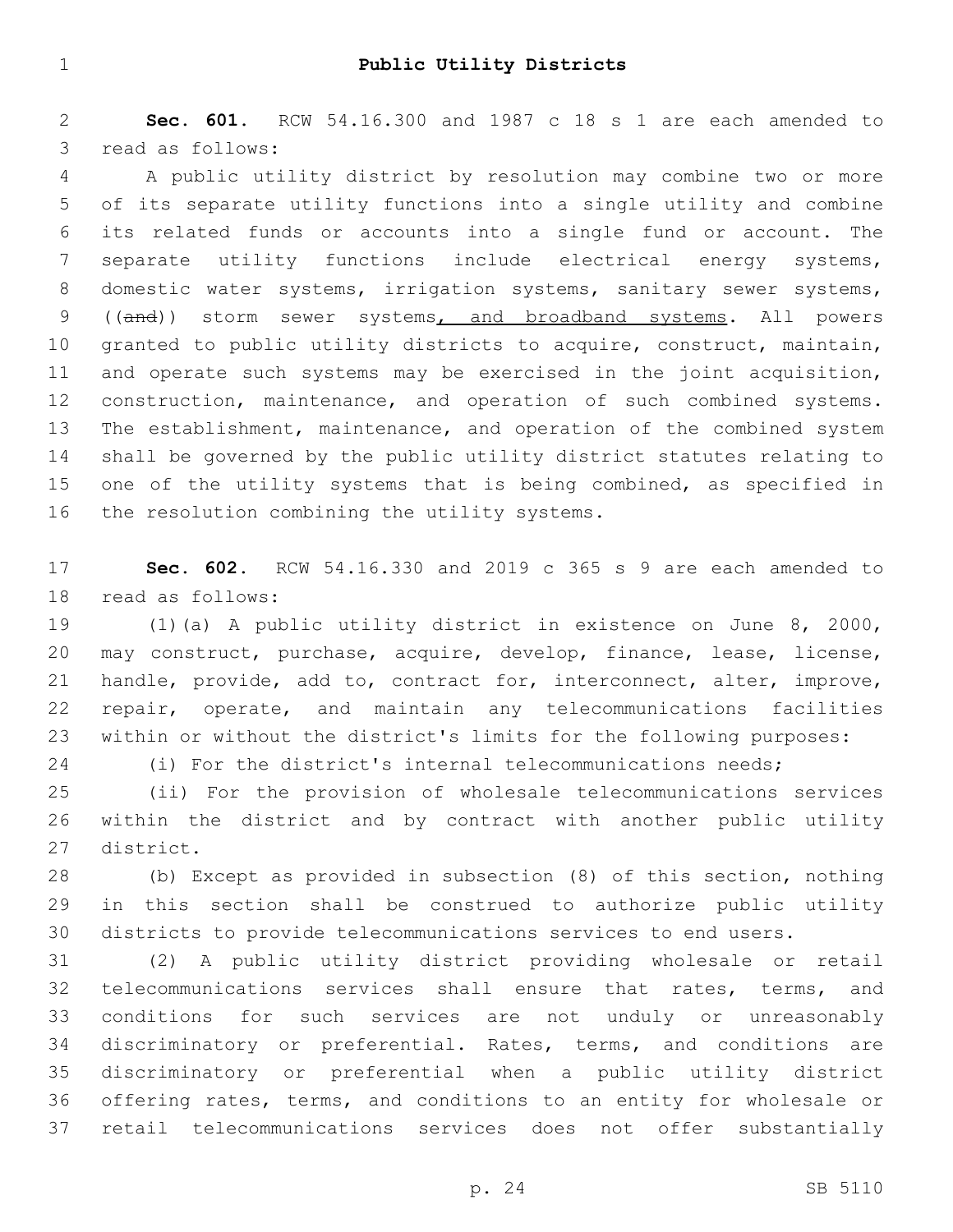similar rates, terms, and conditions to all other entities seeking 2 substantially similar services.

 (3) A public utility district providing wholesale or retail telecommunications services shall not be required to, but may, establish a separate utility system or function for such purpose. ((In either case, a public utility district providing wholesale or retail telecommunications services shall separately account for any revenues and expenditures for those services according to standards established by the state auditor pursuant to its authority in chapter 43.09 RCW and consistent with the provisions of this title. Any revenues received from the provision of wholesale or retail telecommunications services must be dedicated to costs incurred to 13 build and maintain any telecommunications facilities constructed, 14 installed, or acquired to provide such services, including payments 15 on debt issued to finance such services, until such time as any bonds 16 or other financing instruments executed after June 8, 2000, and used to finance such telecommunications facilities are discharged or retired.)

 (4) When a public utility district provides wholesale or retail telecommunications services, all telecommunications services rendered to the district for the district's internal telecommunications needs shall be allocated or charged at its true and full value. A public utility district may not charge its nontelecommunications operations rates that are preferential or discriminatory compared to those it charges entities purchasing wholesale or retail telecommunications 26 services.

 (5) If a person or entity receiving retail telecommunications services from a public utility district under this section has a 29 complaint regarding the reasonableness of the rates, terms, conditions, or services provided, the person or entity may file a 31 complaint with the district commission.

 (6) A public utility district shall not exercise powers of eminent domain to acquire telecommunications facilities or contractual rights held by any other person or entity to 35 telecommunications facilities.

 (7) Except as otherwise specifically provided, a public utility district may exercise any of the powers granted to it under this title and other applicable laws in carrying out the powers authorized under this section. Nothing in chapter 81, Laws of 2000 limits any existing authority of a public utility district under this title.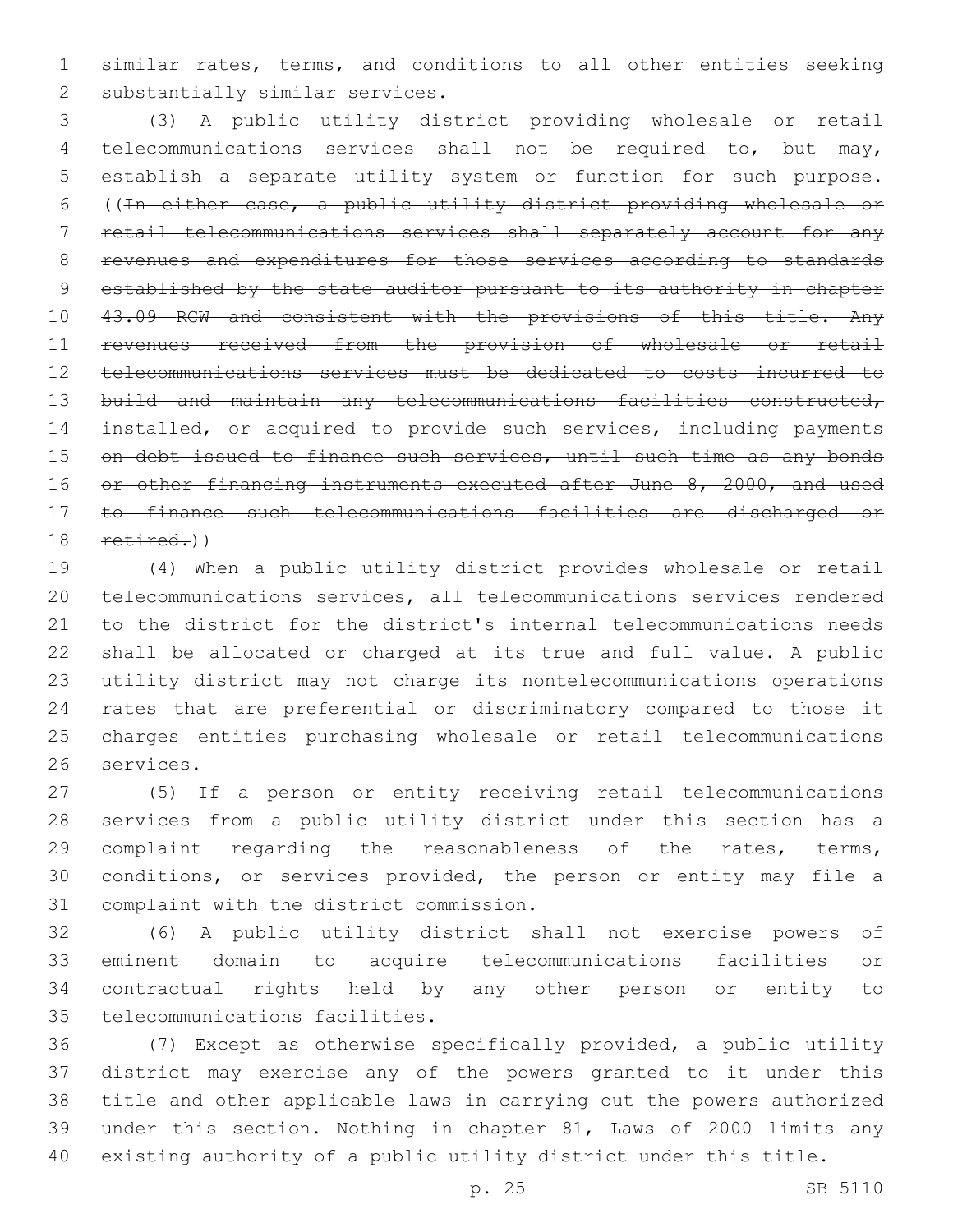(8)(a) If an internet service provider operating on telecommunications facilities of a public utility district that provides wholesale telecommunications services but does not provide retail telecommunications services, ceases to provide access to the internet to its end-use customers, and no other retail service providers are willing to provide service, the public utility district may provide retail telecommunications services to the end-use customers of the defunct internet service provider in order for end- use customers to maintain access to the internet until a replacement internet service provider is, or providers are, in operation.

 (b) Within thirty days of an internet service provider ceasing to provide access to the internet, the public utility district must initiate a process to find a replacement internet service provider or providers to resume providing access to the internet using telecommunications facilities of a public utility district.

 (c) For a maximum period of five months, following initiation of the process begun in (b) of this section, or, if earlier than five months, until a replacement internet service provider is, or providers are, in operation, the district commission may establish a rate for providing access to the internet and charge customers to cover expenses necessary to provide access to the internet.

 (9) The tax treatment of the retail telecommunications services provided by a public utility district to the end-use customers during the period specified in subsection (8) of this section must be the same as if those retail telecommunications services were provided by 26 the defunct internet service provider.

 **Sec. 603.** RCW 54.16.420 and 2018 c 186 s 1 are each amended to read as follows:28

 (1) The definitions in this subsection apply throughout this section unless the context clearly requires otherwise.

 (a) "Broadband" means high-speed internet access and other 32 advanced telecommunications services.

 (b) "Broadband network" means networks of deployed telecommunications equipment and technologies necessary to provide 35 broadband.

 (c) "Inadequate" means internet retail service that does not meet one hundred percent of the standards detailed in the service level 38 agreement.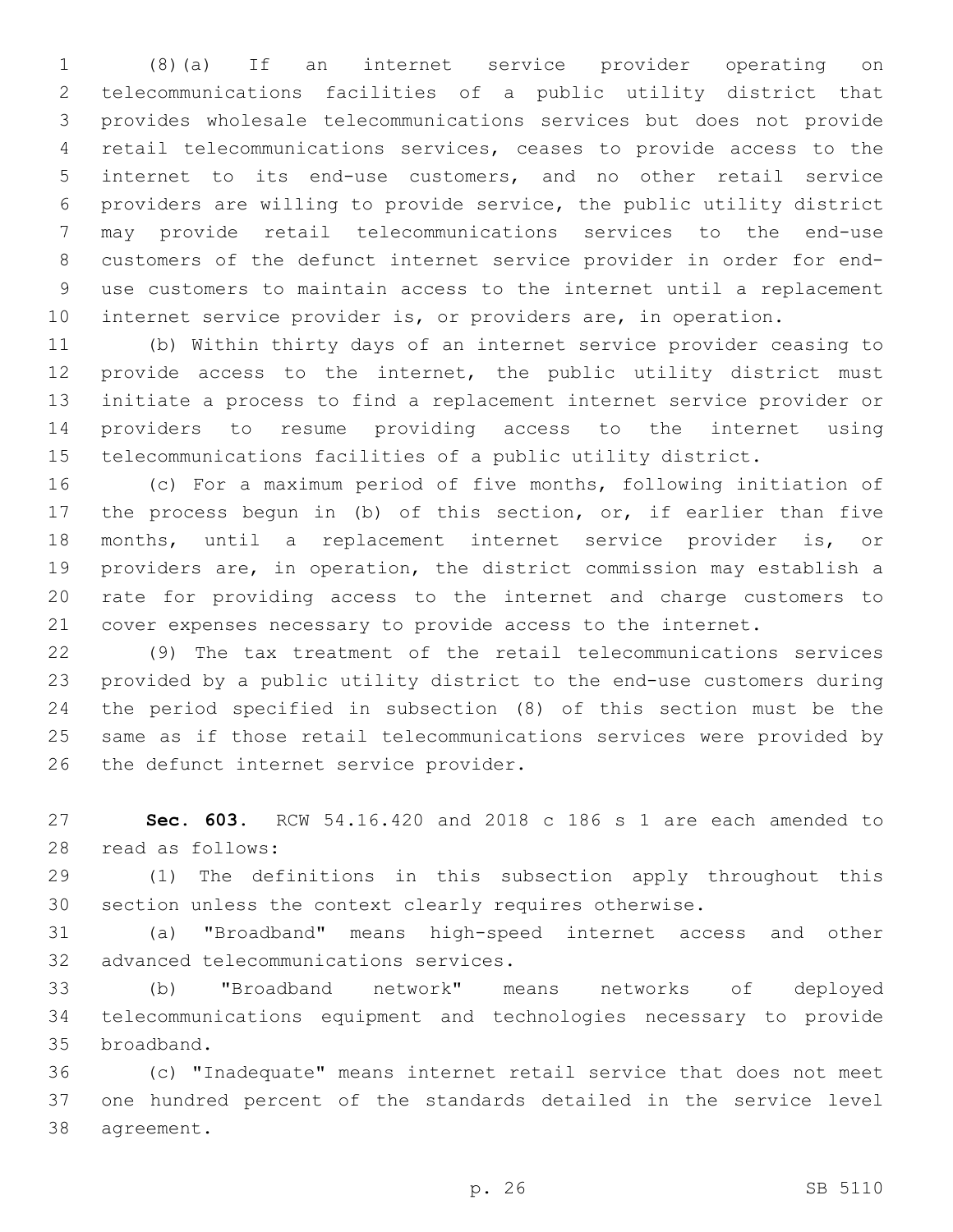(d) "Partnership payment structure" means a group of or individual property owners who agree to pay a term payment structure 3 for infrastructure improvements to their property.

 (e) "Petition" means a formal written request for retail internet service by property owners on the public utility district broadband 6 network.

 (f) "Retail internet service" means the provision of broadband to 8 end users.

 (g) "Service level agreement" means a standard agreement, adopted during an open public meeting, between the retail internet service provider and the public utility that describes the required percentage of broadband download and upload speed and system availability, customer service, and transmission time.

 (2) Any public utility district that, as of June 7, 2018, provides only water, sewer, and wholesale telecommunications services in a county with an area less than five hundred square miles and is located west of the Puget Sound may provide retail internet service on the public utility district's broadband network located within the public utility district boundaries only when all of the existing providers of end-user internet service on the public utility district's broadband network cease to provide end-user service or provide inadequate end-user service as determined in the manner prescribed by this section. The authority provided in this subsection expires five years after June 7, 2018, for any public utility district that has not either entered into a partnership payment structure to finance broadband deployment or been petitioned to provide retail internet service within that time period.

 (3) Upon receiving a petition meeting the requirements of subsection (4) of this section, a public utility district board of 30 commissioners may hold up to three meetings to:

 (a) Verify the signature or signatures of the property owners on 32 the petition and certify the petition;

 (b) Determine and submit findings that the retail internet service available to the petitioners served by the public utility district's broadband network is either nonexistent or inadequate as defined in the service level agreement adopted by the commissioners for all existing internet service providers on the public utility 38 district's broadband network;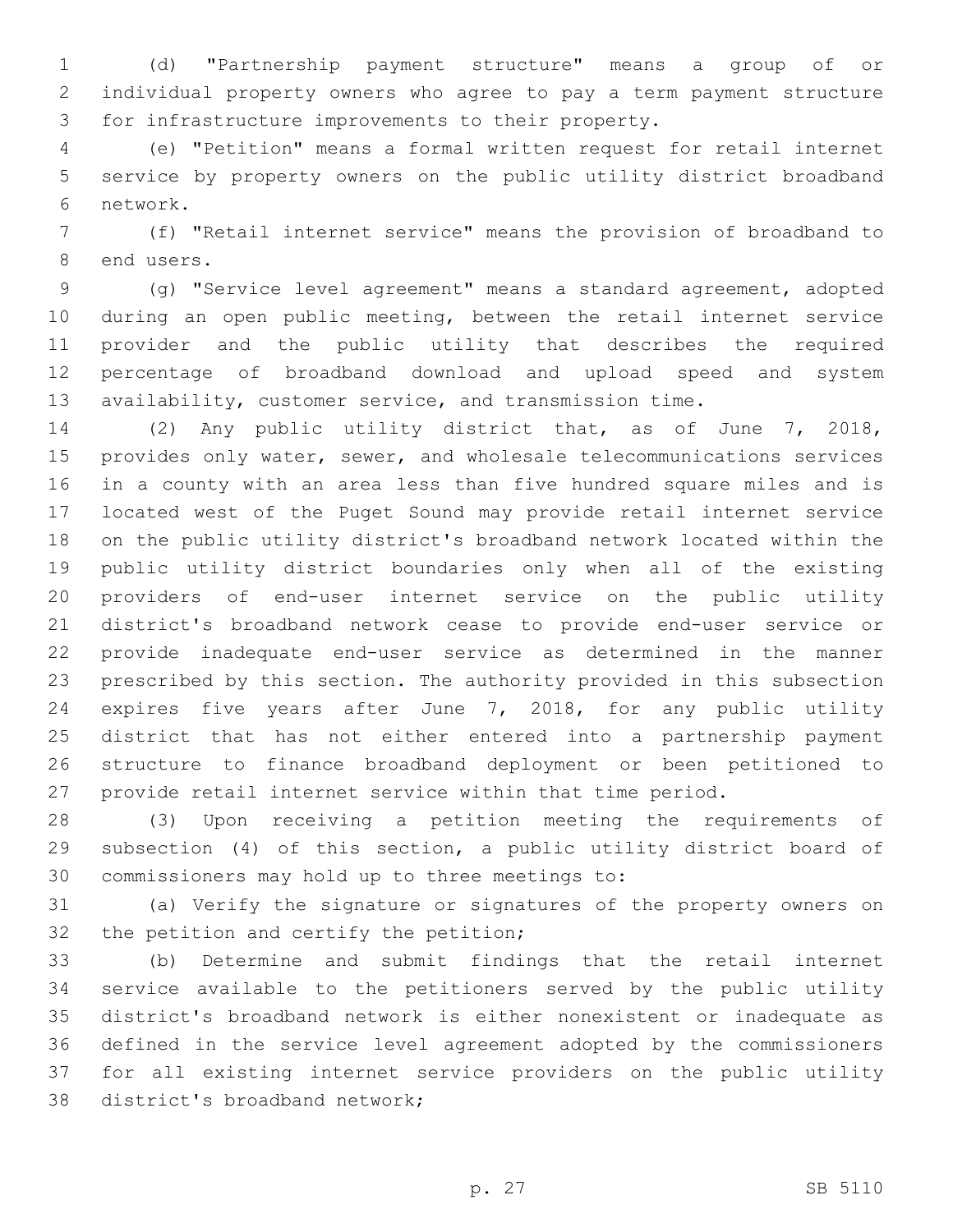(c) Receive, and either reject or accept any recommendations or adjustments to, a business case plan developed in accordance with 3 subsection (7) of this section; and

 (d) By resolution, authorize the public utility district to provide retail internet service on the public utility district's 6 broadband network.

 (4) A petition meets the requirements of subsection (3) of this section if it is delivered to a public utility district board of commissioners, declares that the signatories on the public utility district's broadband network have no or inadequate retail internet service providers, requests the public utility district to provide the retail internet service, and is signed by one of the following:

 (a) A majority of a group, including homeowners' associations, of any geographical area within the public utility district, who have developed a partnership payment structure to finance broadband 16 deployment with the public utility district; or

 (b) Any individual who has developed a partnership payment structure to finance broadband deployment with the public utility 19 district.

 (5) For the purposes of this section, the adequacy of retail internet service is determined by measuring retail internet service to end users on the public utility district's broadband network and comparing it with service standards in the public utility district service level agreement used for all public utility district network providers. Measurement of the existing retail internet service provider's service must be quantified by measuring the service with speed and capacity devices and software. Additionally, a retail internet service provider may submit its own assessment of its service level for consideration by the commission within thirty days of the first meeting conducted under subsection (3) of this section.

 (6) The commissioners of a public utility district may by resolution authorize the public utility district to provide or contract for provision of retail internet services on the public 34 utility district's broadband network:

 (a) After development of a business case plan in accordance with 36 subsection (7) of this section; and

 (b) When it is determined that no service or inadequate service exists for the individual or petitioners identified in subsection (4) 39 of this section.

p. 28 SB 5110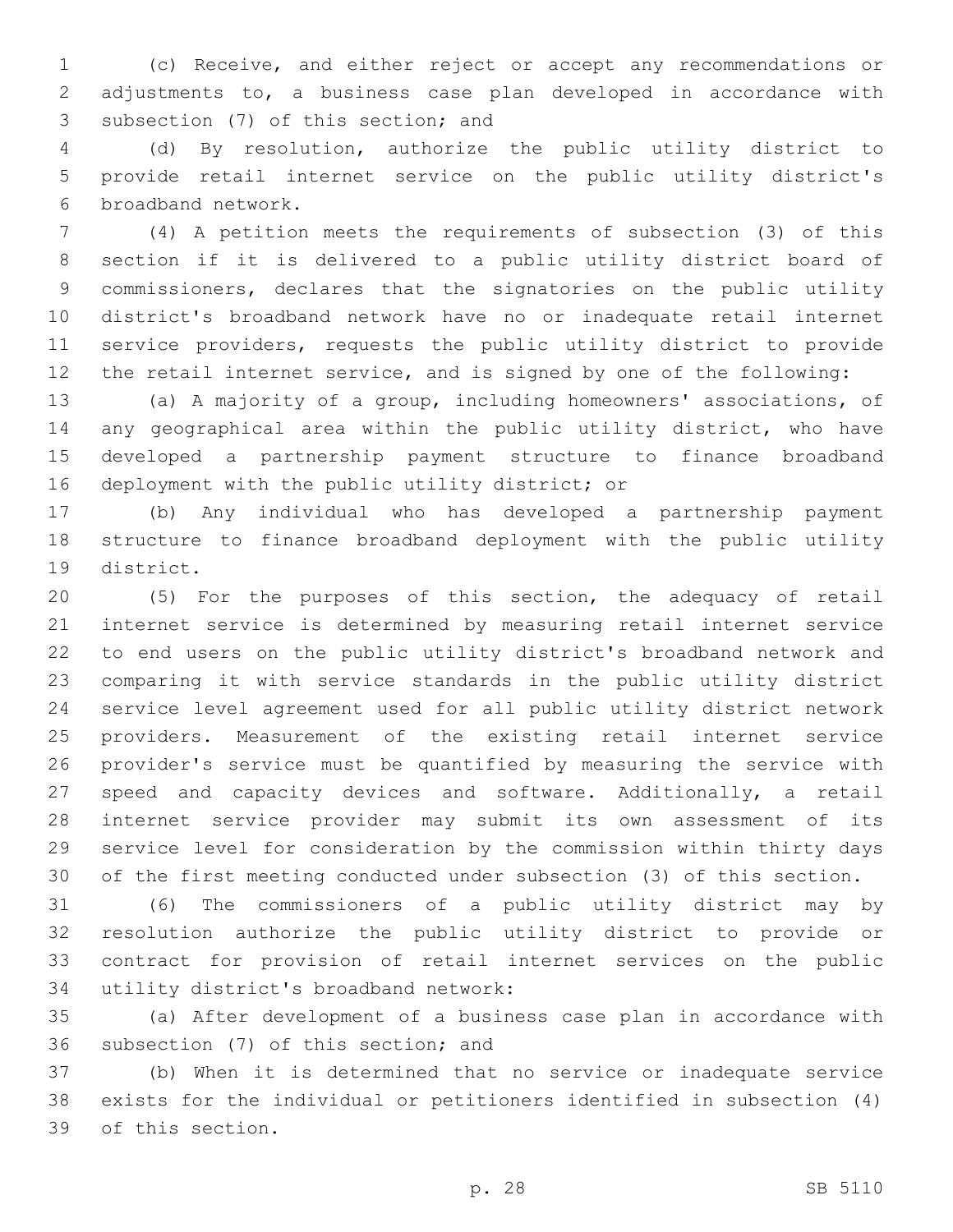(7) The business case plan under subsection (6) of this section must be reviewed by an independent qualified consultant. The review must include the use of public funds in the provision of retail internet service. Any recommendations or adjustments to the business case plan made during third-party review must be received and either rejected or accepted by the district board of commissioners in an 7 open meeting.

 (8)(a) Except as provided in subsection (9) of this section, in case of failure to reach an agreement on the adequacy of retail internet service, the commissioners must request an appointment of an administrative law judge under Title 34 RCW to hear the dispute.

 (b) The commissioners must provide a written notice, together with a copy of the dispute, and may require the disputing parties to attend a hearing before the administrative law judge, at a time and 15 place to be specified in the written notice.

 (c) The place of any such hearing may be the office of the commissioners or another place designated by the commissioners. The disputed information must be presented at the hearing.

 (d) Upon review and consideration of all of the evidence, the administrative law judge must determine if the retail internet service is inadequate or nonexistent as defined in this section. Upon making a determination, the administrative law judge must state findings of fact and must issue and file a determination with the commissioners.24

 (9) If a provider of end-user service is a company regulated by the utilities and transportation commission, the company may choose to have the commission resolve disputes concerning the service level agreement under the process established in RCW 54.16.340. For the purposes of this subsection, "company" includes subsidiaries or affiliates.30

 (10) Any public utility district providing cable television service under this section must secure a cable television franchise, pay franchise fees, and any applicable taxes to the local cable 34 franchise authority as required by federal law.

 (11) Except as provided in subsection (9) of this section, nothing in this section may be construed or is intended to confer upon the utilities and transportation commission any authority to exercise jurisdiction over locally regulated utilities.

 (12) All rates for retail internet services offered by a public utility district under this section must be just, fair, and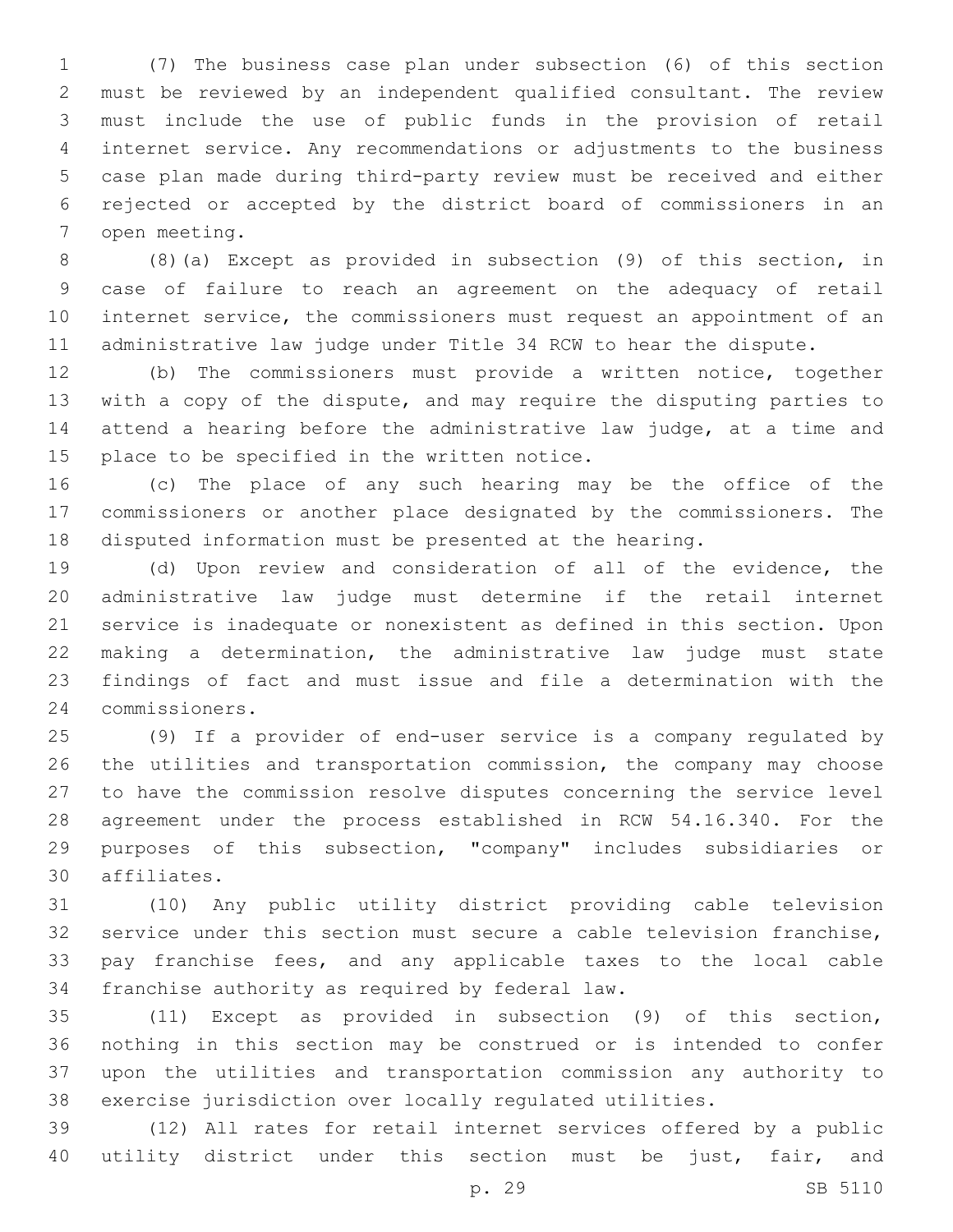reasonable, except the public utility district may set tiers of service charges based on service demands of the end user, including 3 commercial and residential rates.

 (13) A public utility district must not condition the availability or cost of other services upon the purchase or use of 6 retail internet service.

 (14) A public utility district authorized to provide retail internet service within a specific geographical area must, upon reasonable notice, furnish to all persons and entities within that geographical area meeting the provisions of subsections (2) and (4) of this section proper facilities and connections for retail internet 12 service as requested.

 (((15) A public utility district providing retail internet service must separately account for any revenues and expenditures for 15 those services according to standards established by the state auditor pursuant to its authority in chapter 43.09 RCW and consistent 17 with the provisions of this title.))

# **Part 7**

# **Tax Credit for Providing Broadband Service**

 NEW SECTION. **Sec. 701.** (1) This section is the tax preference performance statement for the tax preference in section 702 of this act. This performance statement is intended only to be used for subsequent evaluation of the tax preference. It is not intended to create a private right of action by any party or be used to determine eligibility for preferential tax treatment.

 (2) The legislature categorizes the tax preference as intended to expand internet service in unserved areas of Washington, as indicated 28 in RCW 82.32.808(2)(f).

 (3) It is the legislature's specific public policy objective to expand access to the internet in unserved areas of Washington and thereby provide more access to educational opportunities.

 (4) If a review finds that the number of individuals receiving internet access in unserved areas of Washington has increased by ten percent in ten years compared to the number of individuals receiving such access on the effective date of this section, then the legislature intends to extend the expiration date of the tax 37 preference.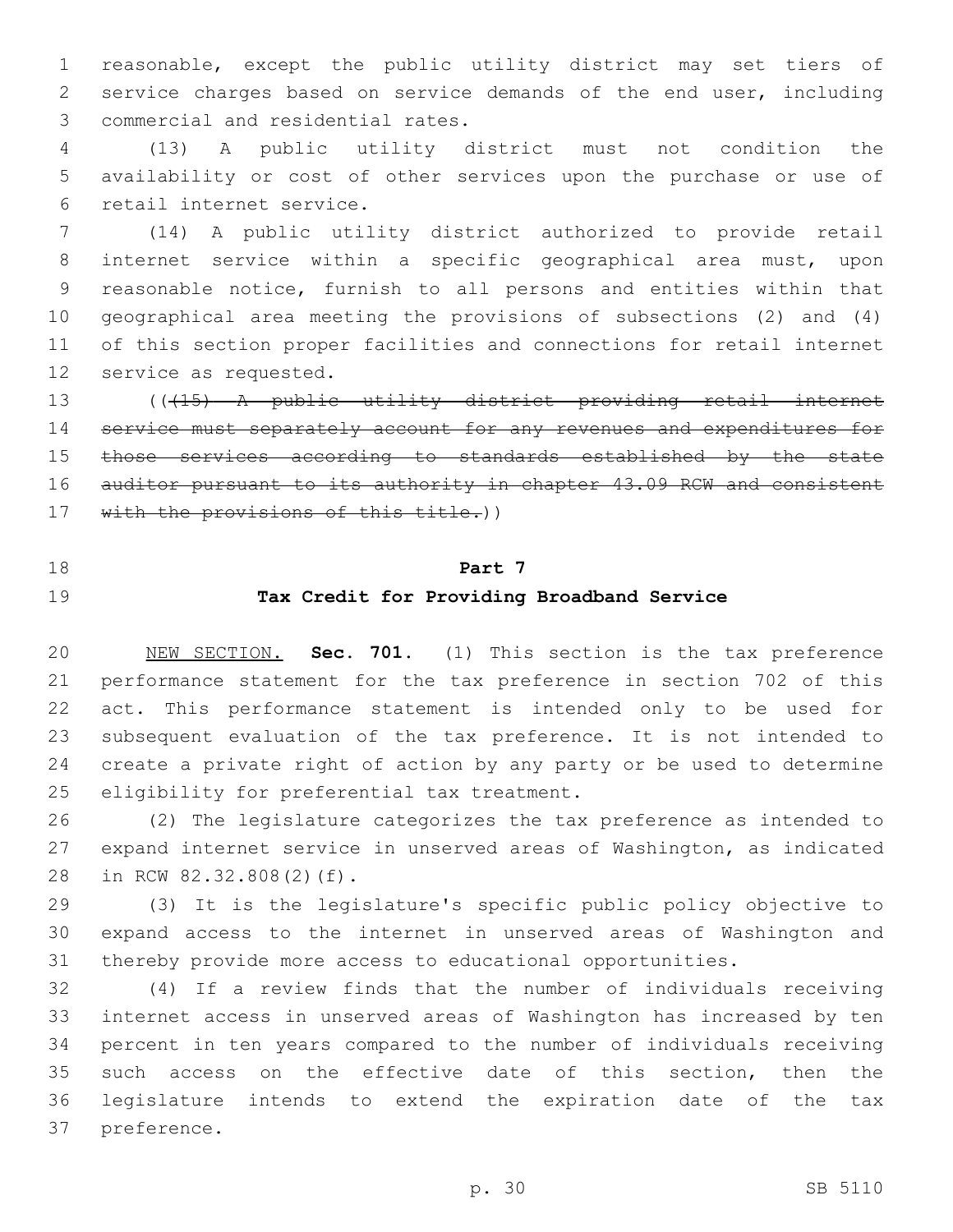(5) In order to obtain the data necessary to perform the review in subsection (4) of this section, the joint legislative audit and review committee may refer to data provided by the governor's statewide broadband office, the utilities and transportation commission, the public works board, the community economic revitalization board, the national telecommunications and information administration, and the federal communications commission.

 NEW SECTION. **Sec. 702.** A new section is added to chapter 82.04 9 RCW to read as follows:

 (1) Subject to the limitations in this section, a credit is allowed against the taxes imposed under this chapter for the capital costs associated with providing broadband service to unserved areas using broadband infrastructure, including taxes paid under chapters 14 82.08 and 82.12 RCW.

 (2) A person claiming the credit for taxes paid under chapters 82.08 and 82.12 RCW on the capital costs associated with providing broadband service to unserved areas using broadband infrastructure must have paid the taxes under chapters 82.08 and 82.12 RCW in order 19 to claim the credit under this section.

 (3) The credit under this section is equal to fifty percent of the capital costs, including associated sales and use taxes paid, to 22 be divided equally over fifteen years.

 (4) Credits earned under this section may be claimed against taxes due or paid for the calendar year in which the tax contribution is made. The amount of credit claimed for a reporting period may not exceed the tax otherwise due under this chapter for that reporting period and is limited to five million dollars total per person 28 claiming a credit.

 (5) Any amount of tax credit allowable under this section not claimed by the person in any calendar year may be carried over and claimed against the person's tax liability for the next succeeding calendar year. Any credit remaining unused in the next succeeding calendar year may be carried forward and claimed against the person's tax liability for the second succeeding calendar years and may be carried forward and claimed against the person's tax liability for the next thirteen succeeding calendar years from the year the credit was first claimed, but may not be carried over for any calendar year 38 thereafter.

p. 31 SB 5110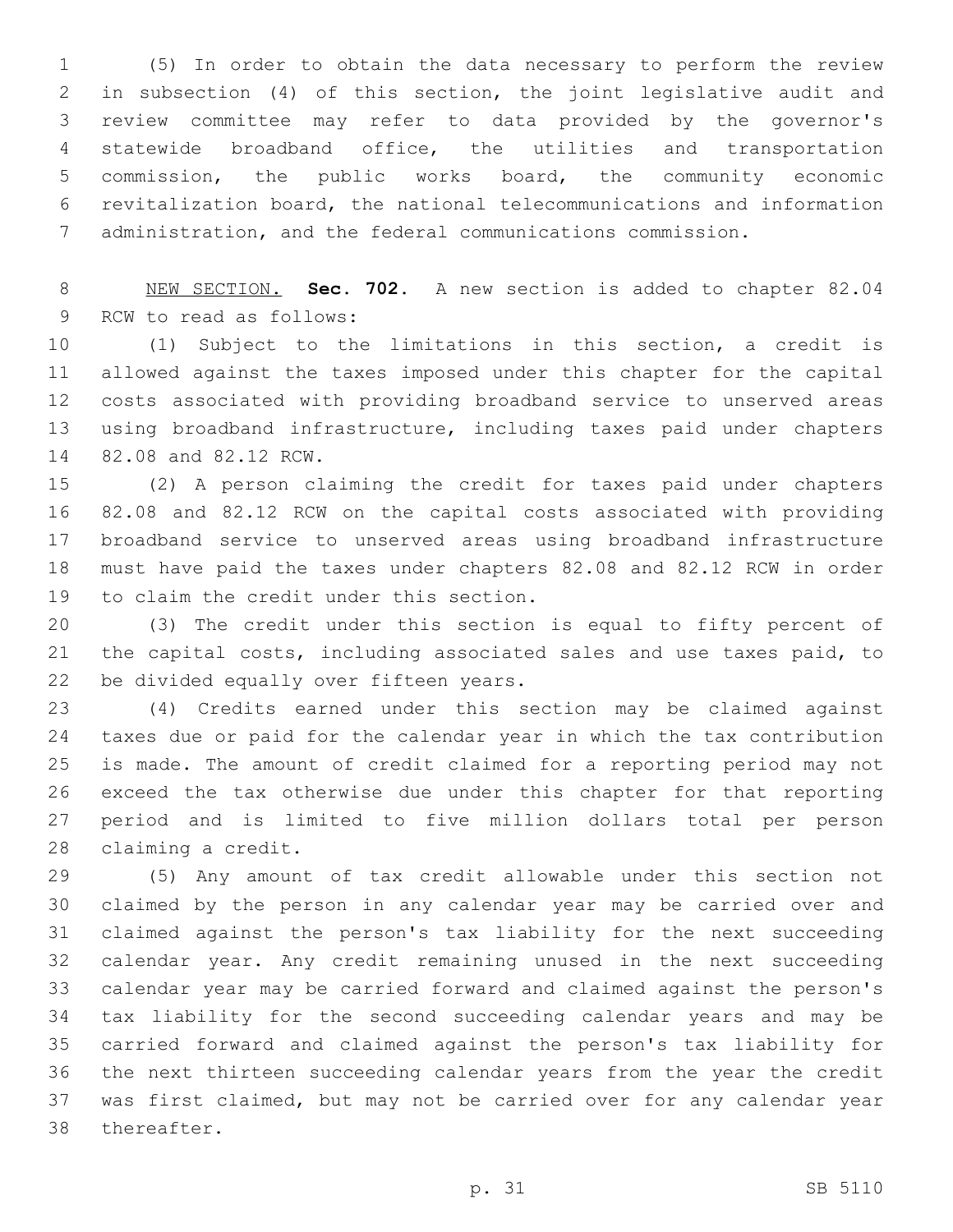(6) Credits are available on a first-in-time basis. The department must disallow any credits, or portions thereof, that would cause the total amount of credits claimed under this section to exceed fifty million dollars. If this limitation is reached, the department must provide notice on its web site that the statewide limit has been met. In addition, the department must provide written notice to any person who has claimed tax credits in excess of the limitation in this subsection. The notice must indicate the amount of tax due and provide that the tax be paid within thirty days from the date of the notice. The department may not assess penalties and interest as provided in chapter 82.32 RCW on the amount due in the initial notice if the amount due is paid by the due date specified in 13 the notice, or any extension thereof.

 (7) To claim a credit under this section, a person must electronically file with the department all returns, forms, and any other information required by the department in an electronic format as provided or approved by the department. Any return, form, or information required to be filed in an electronic format under this section is not filed until received by the department in an electronic format. As used in this subsection, "returns" has the same 21 meaning as "return" in RCW 82.32.050.

 (8) No application is necessary for the tax credit. The person must keep records necessary for the department to verify eligibility 24 under this section.

 (9) A person receiving a credit under this section must provide 26 to the department, upon request, such information needed to verify eligibility for credit under this section, including information regarding capital costs that are claimed for credits under this 29 section.

 (10) The department may not allow any credit under this section 31 before July 1, 2021.

 (11) The definitions in this subsection apply throughout this section unless the context clearly requires otherwise.

 (a) "Broadband" or "broadband service" has the same meaning as 35 provided in RCW 43.330.530.

 (b) "Broadband infrastructure" has the same meaning as provided 37 in RCW 43.330.530.